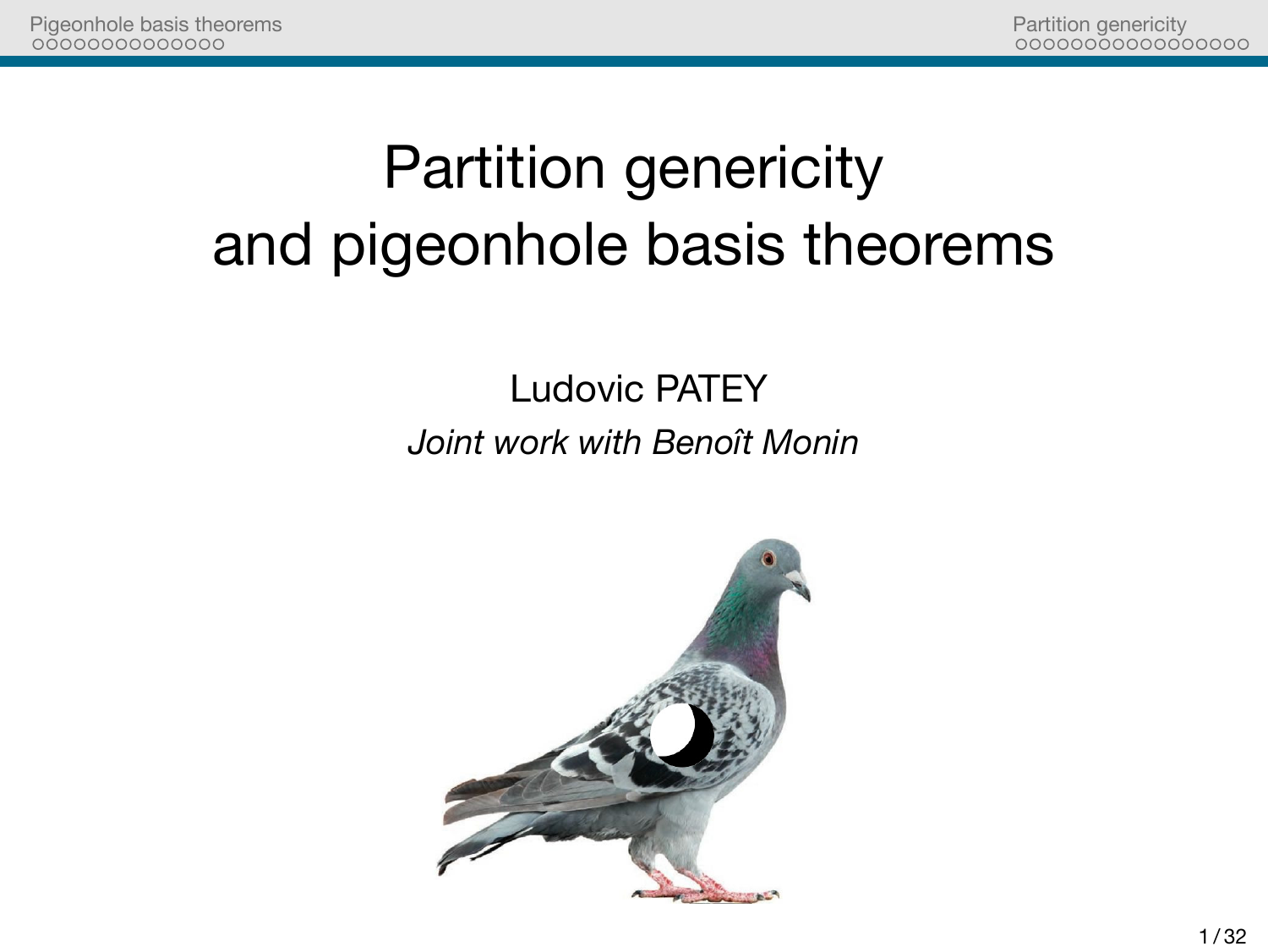Partition genericity<br>00000000000000000

Pigeonhole basis theorems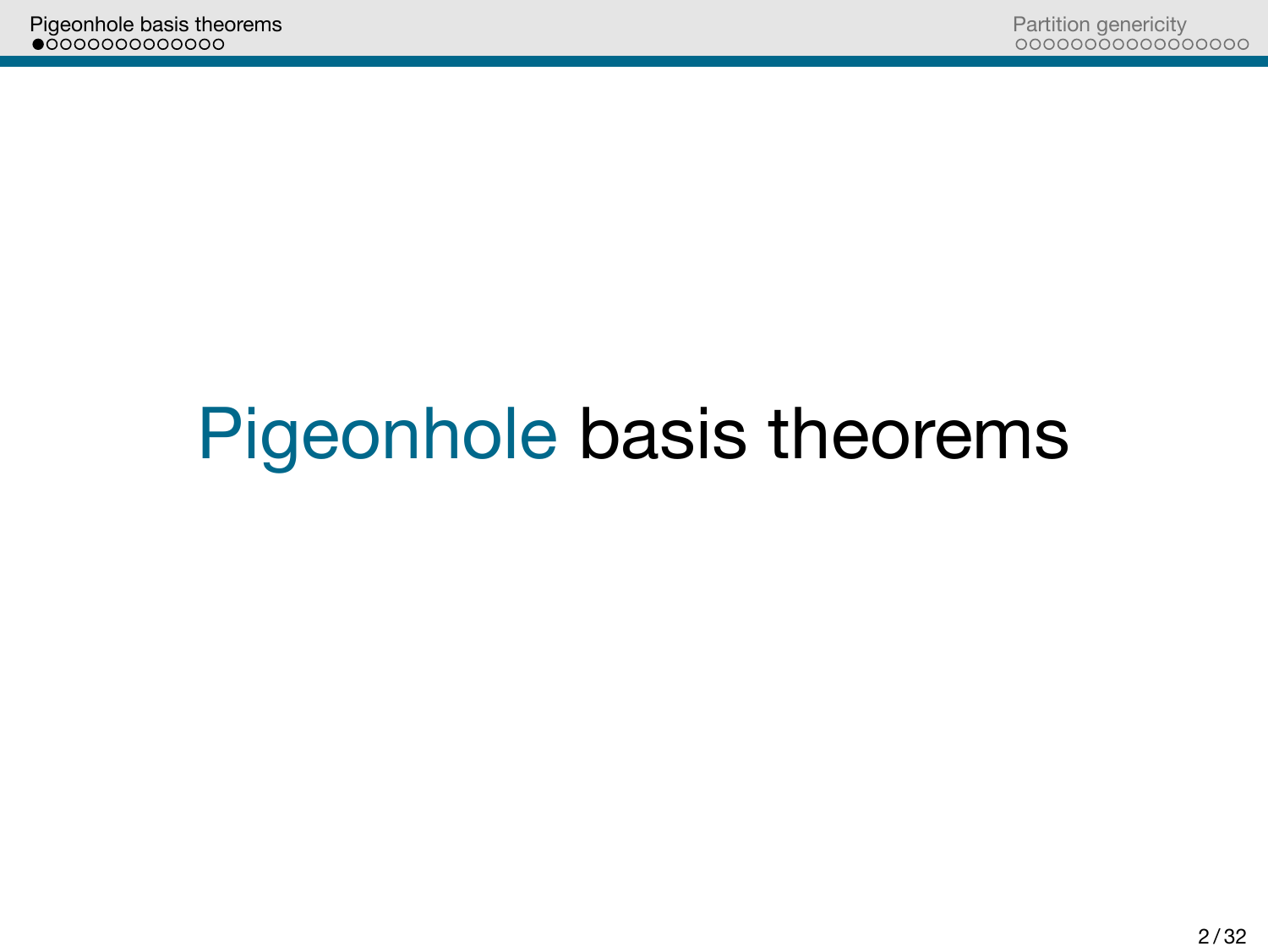Partition genericity<br>00000000000000000

Pigeonhole basis theorems

Every *k*-coloring of N admits a monochromatic subset of some kind

| 0 |                | 1 2 | 3     | 4           |
|---|----------------|-----|-------|-------------|
| 5 |                |     | 6 7 8 | $\mathbf Q$ |
|   | 10 11 12 13 14 |     |       |             |
|   | 15 16 17 18 19 |     |       |             |
|   | 20 21 22 23 24 |     |       |             |
|   | 25 26 27 28    |     |       |             |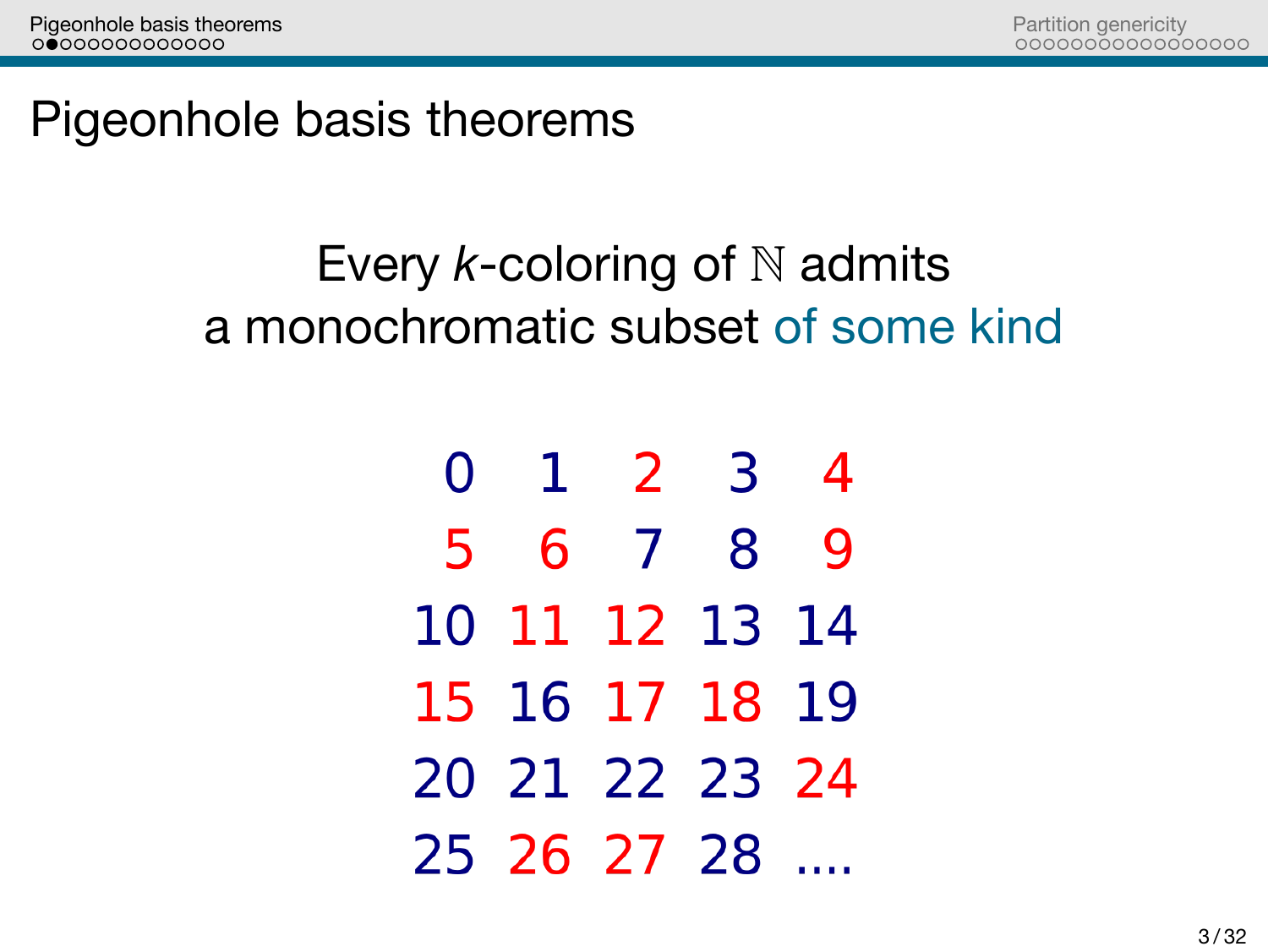Partition genericity<br>00000000000000000

## Examples in Ramsey Theory

#### **Theorem (Pigeonhole principle)**

Every *k*-coloring of N admits an infinite monochromatic set.

### **Theorem (Van Der Waerden)**

Every *k*-coloring of N admits monochromatic arithmetic progressions of arbitrary length.

### **Theorem (Hindman)**

Every *k*-coloring of N admits an infinite set whose non-empty finite sums of distinct elements are monochromatic.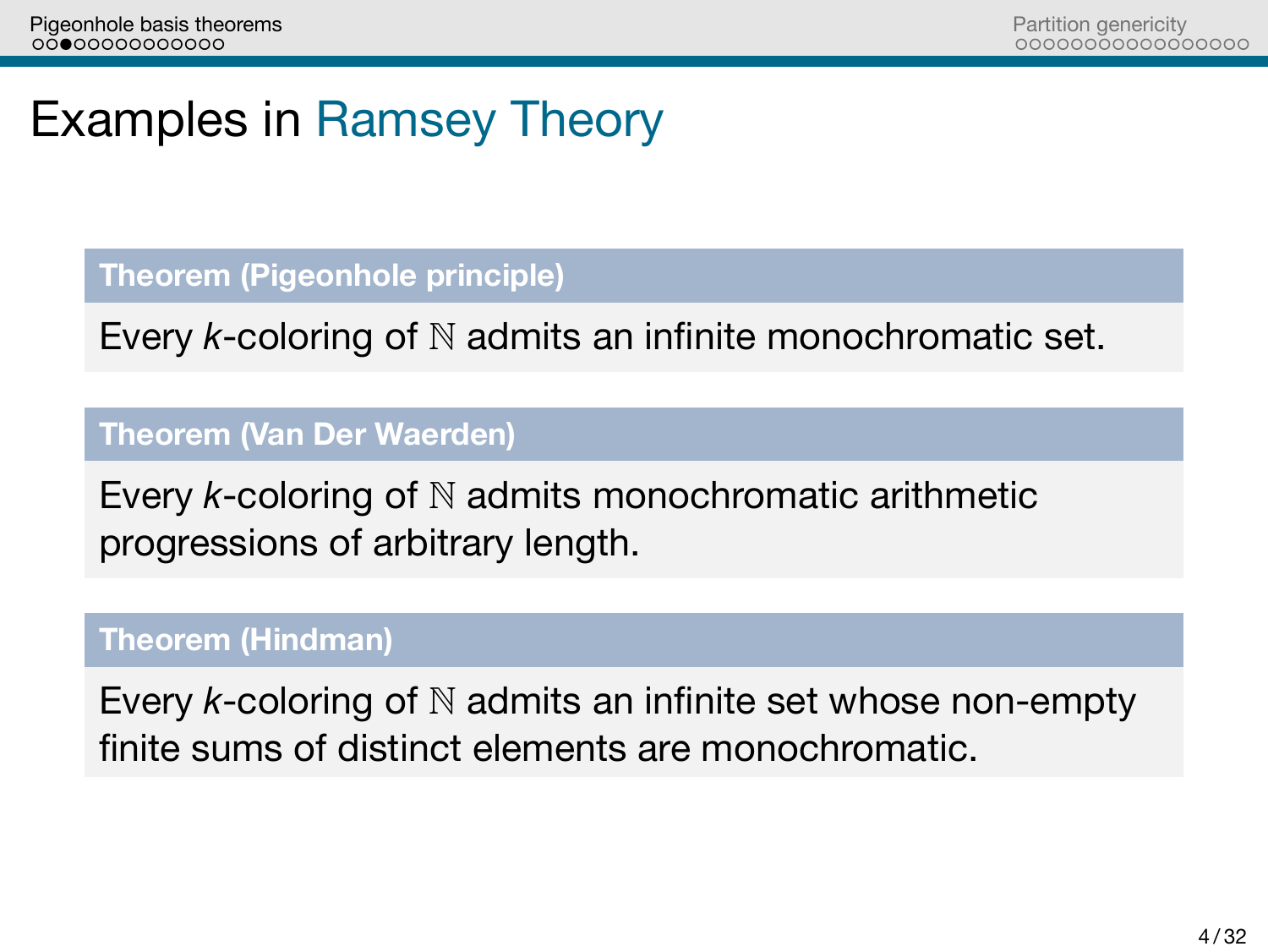Partition genericity<br>00000000000000000

# Examples in Computability Theory

**Theorem (Jockusch and Dzhafarov)**

If *C ̸≤<sup>T</sup> ∅*, every *k*-coloring of N admits an infinite monochromatic subset which does not compute *C*.

#### **Theorem (Liu)**

Every *k*-coloring of N admits an infinite monochromatic subset of non-PA degree.

#### **Theorem (Liu)**

Every *k*-coloring of N admits an infinite monochromatic subset of non-random degree.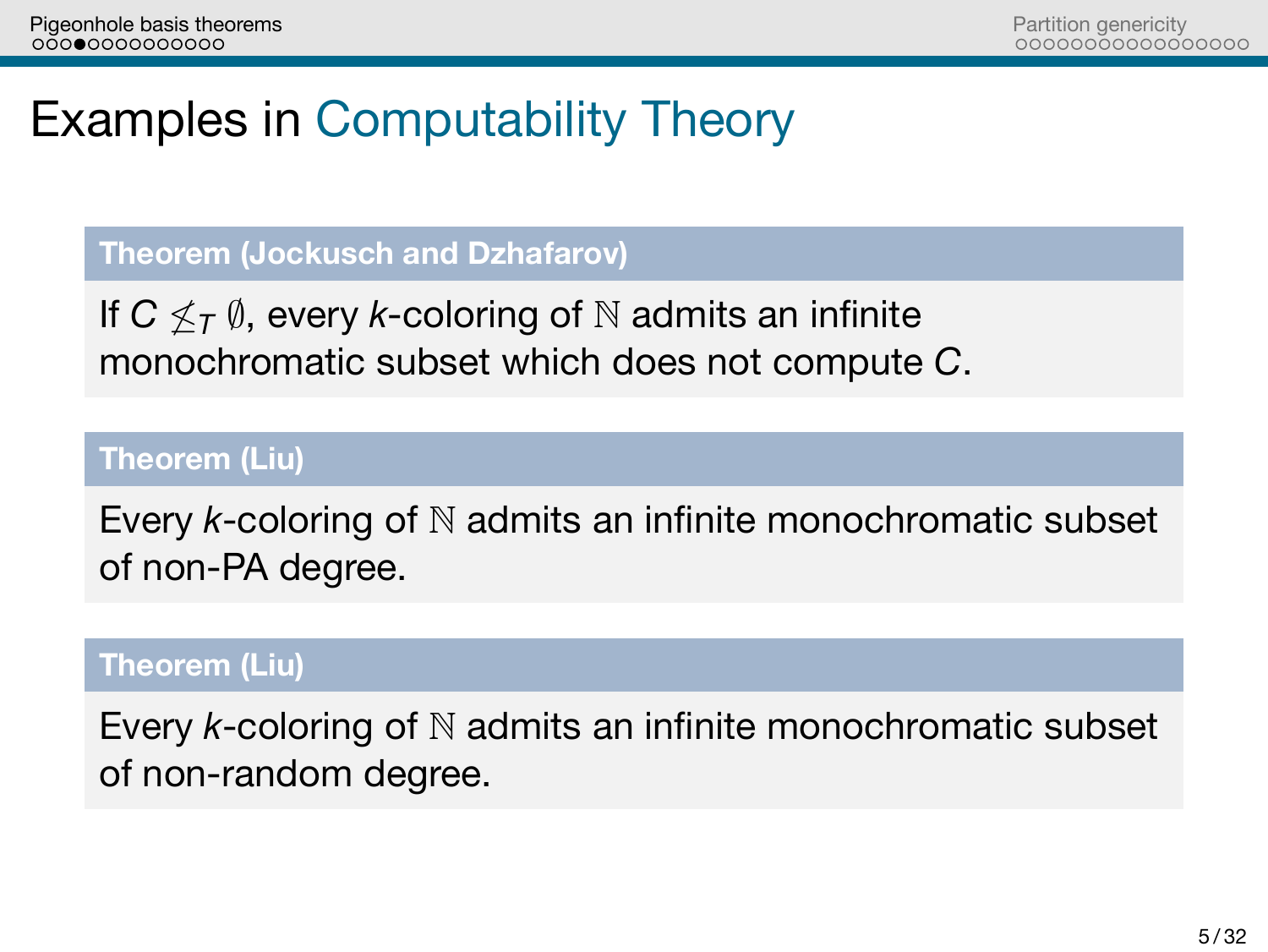Partition genericity<br>00000000000000000

## Examples in Computability Theory

### **Theorem (Wang)**

If  $C \notin \Sigma^0_1$ , every *k*-coloring of  $\mathbb N$  admits an infinite monochromatic subset  $H$  such that  $C \not\in \Sigma^0_1(H)$ .

#### **Theorem (Patey)**

If *f* is hyperimmune, every *k*-coloring of N admits an infinite monochromatic subset *H* such that *f* is *H*-hyperimmune.

#### **Theorem (Monin and Patey)**

If  $\textsf{C}\not\in \Sigma^0_\alpha$ , every *k*-coloring of  $\mathbb N$  admits an infinite monochromatic subset  $H$  such that  $\pmb{C} \not\in \Sigma^0_\alpha(H).$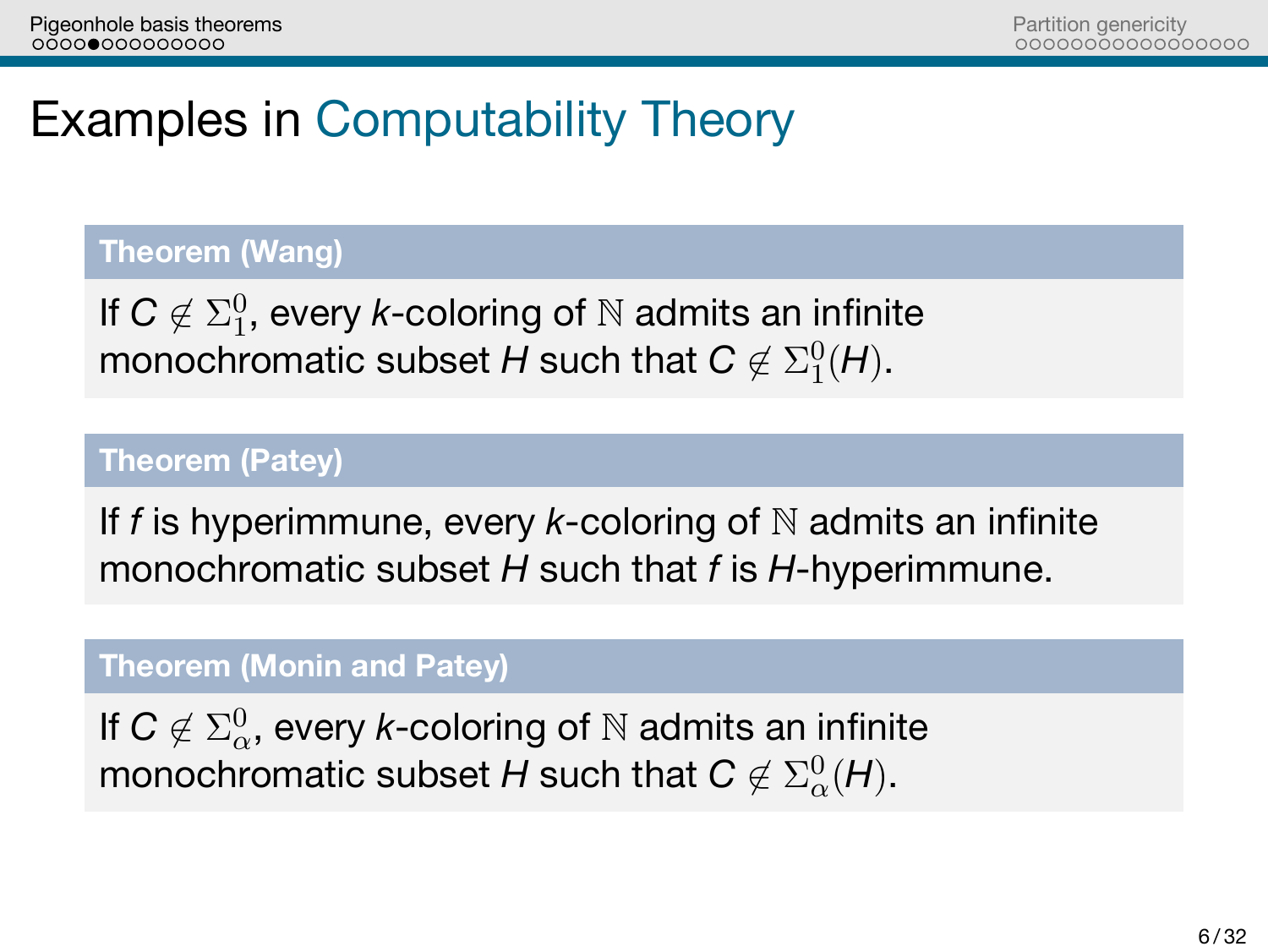Partition genericity<br>00000000000000000

# Partition regularity

#### **Definition**

A class  $\mathcal{P} \subseteq 2^\mathbb{N}$  is partition regular if

- (1) it is non-empty :  $\mathbb{N} \in \mathcal{P}$ ;
- (2) it is closed under superset :  $\forall X \in \mathcal{P}$ ,  $\forall Y \supseteq X$ ,  $Y \in \mathcal{P}$ ;
- (3)  $\forall X \in \mathcal{P}, \forall Z_0 \cup Z_1 \supseteq X, Z_0 \in \mathcal{P}$  or  $Z_1 \in \mathcal{P}$ .

For some largeness notion

- $\blacktriangleright$  Prove that it is partition regular
- Prove that every large set admits a subset of some kind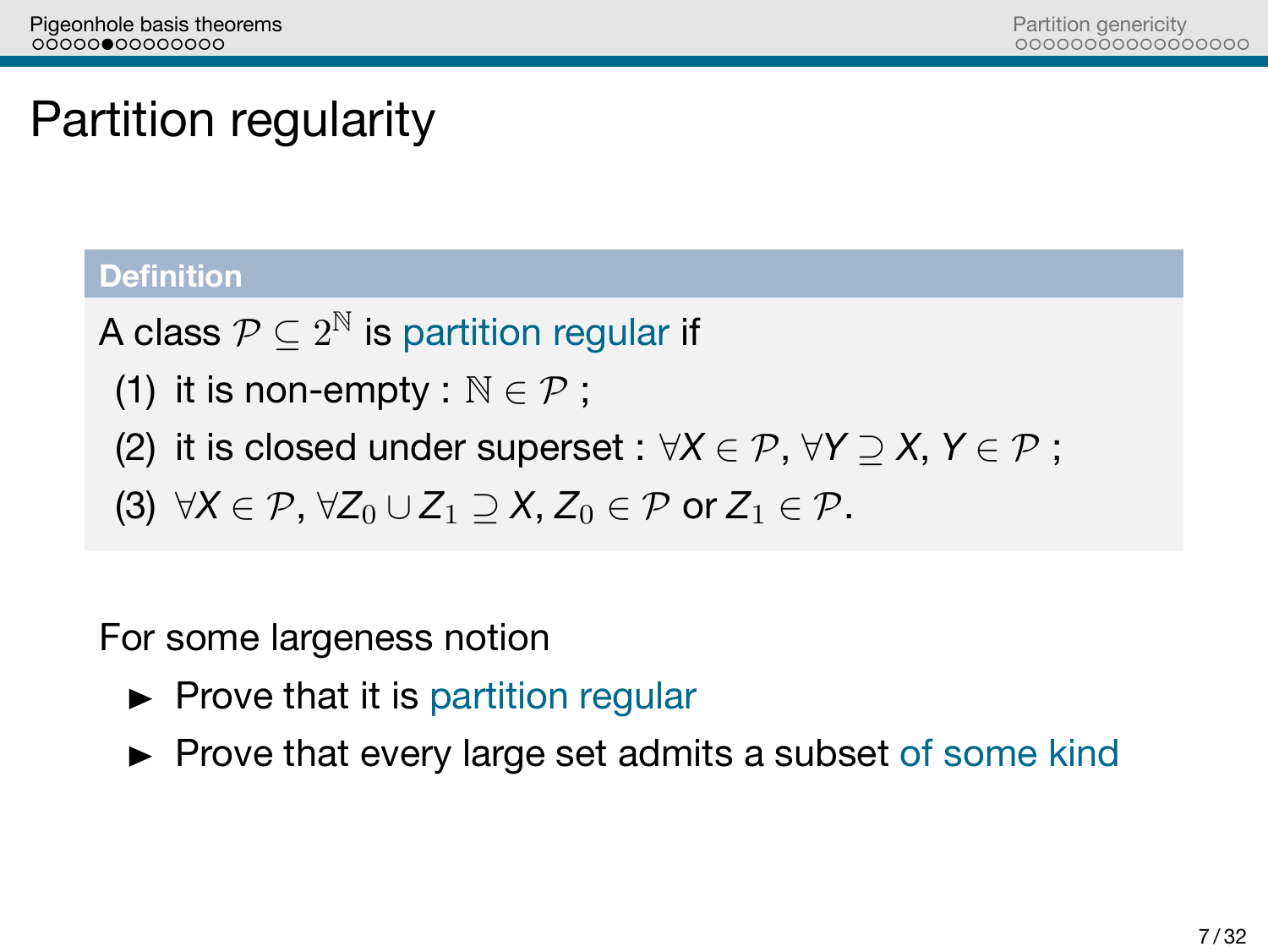Partition genericity<br>00000000000000000

# Largeness in Ramsey's theory

#### **Definition**

A set *A ⊆* N has positive upper density if

$$
\limsup_n \frac{|A \cap \{0, \dots, n-1\}|}{n} > 0
$$

 $\blacktriangleright$  Positive upper density is partition regular

### **Theorem (Szemerdéri)**

If *A* has positive upper density, it contains arithmetic progressions of arbitrary length.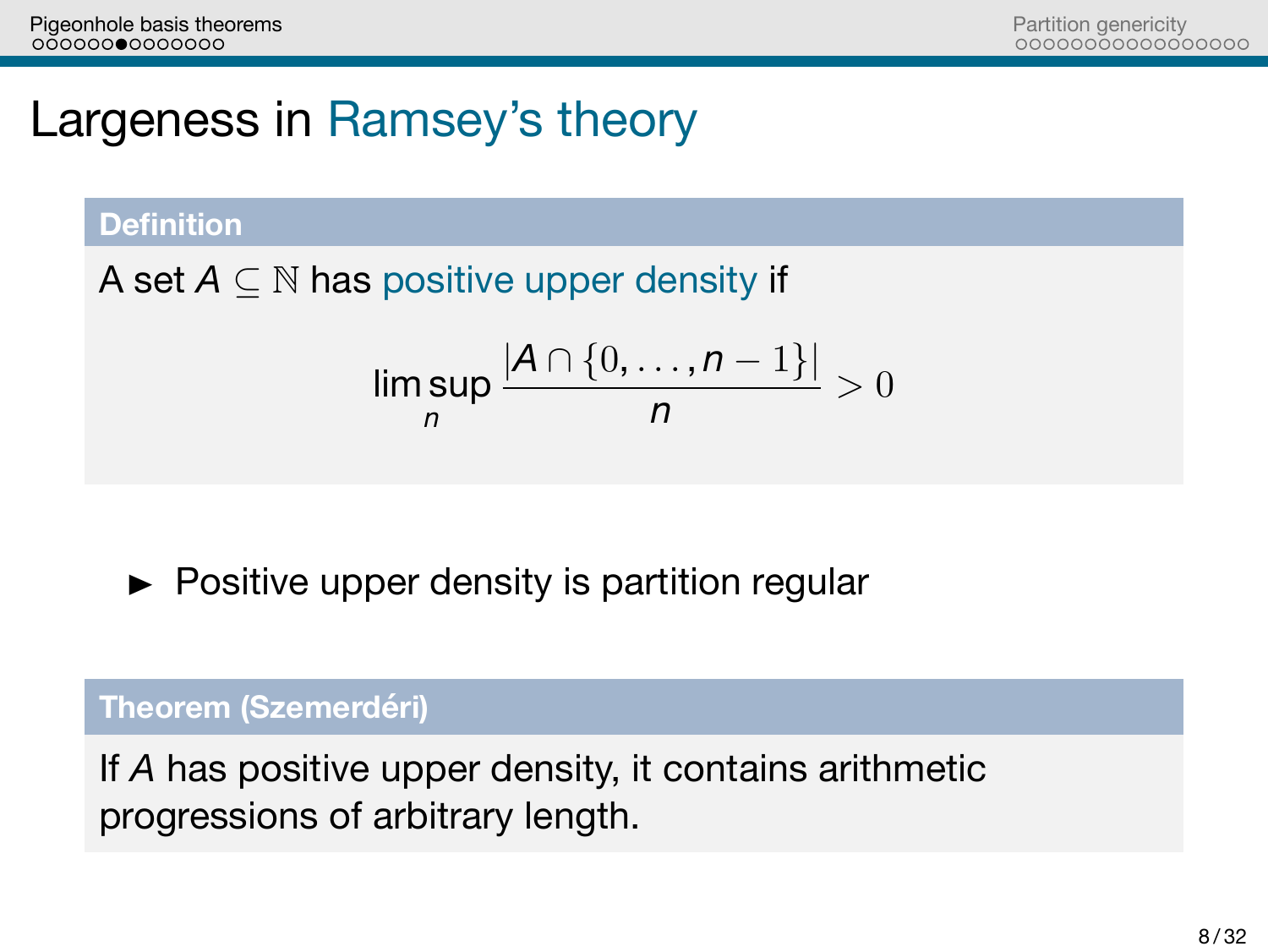Partition genericity<br>00000000000000000

# Largeness in Ramsey's theory

**Definition**

A set *A ⊆* N is thick if it contains arbitrarily large intervals.

**Definition**

A set *A ⊆* N is syndetic if there is some *k* such that for every *n*,

 $A \cap [n, n+k] \neq \emptyset$ 

 $\blacktriangleright$  Thickness and syndeticity are not partition regular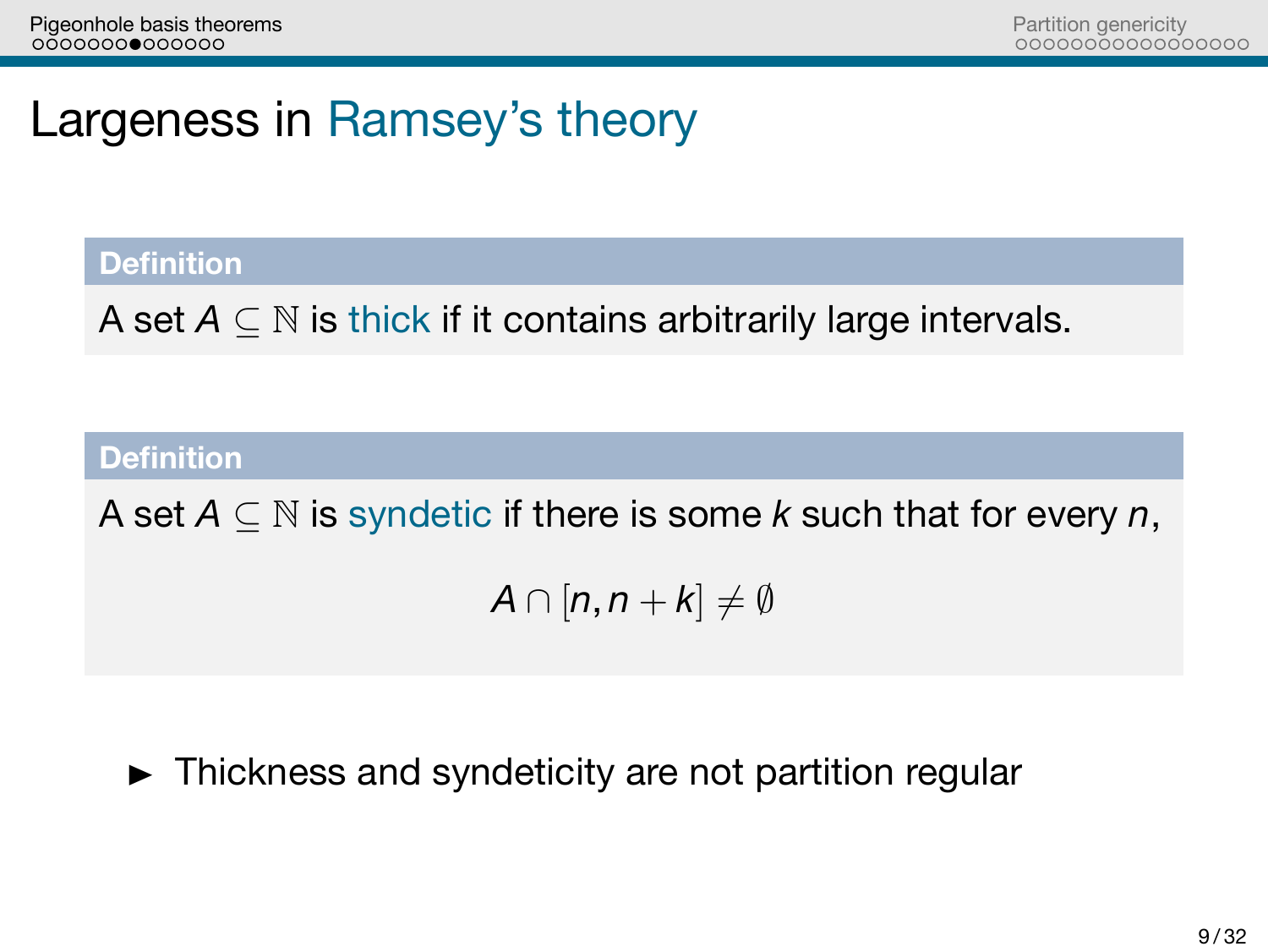Partition genericity<br>00000000000000000

## Largeness in Ramsey's theory

#### **Definition**

A set *A ⊆* N piecewise syndetic if it is the intersection of a thick set and a syndetic set.

 $\blacktriangleright$  Piecewise syndeticity is partition regular

### **Theorem (Folklore)**

If *A* is piecewise syndetic, it contains arithmetic progressions of arbitrary length.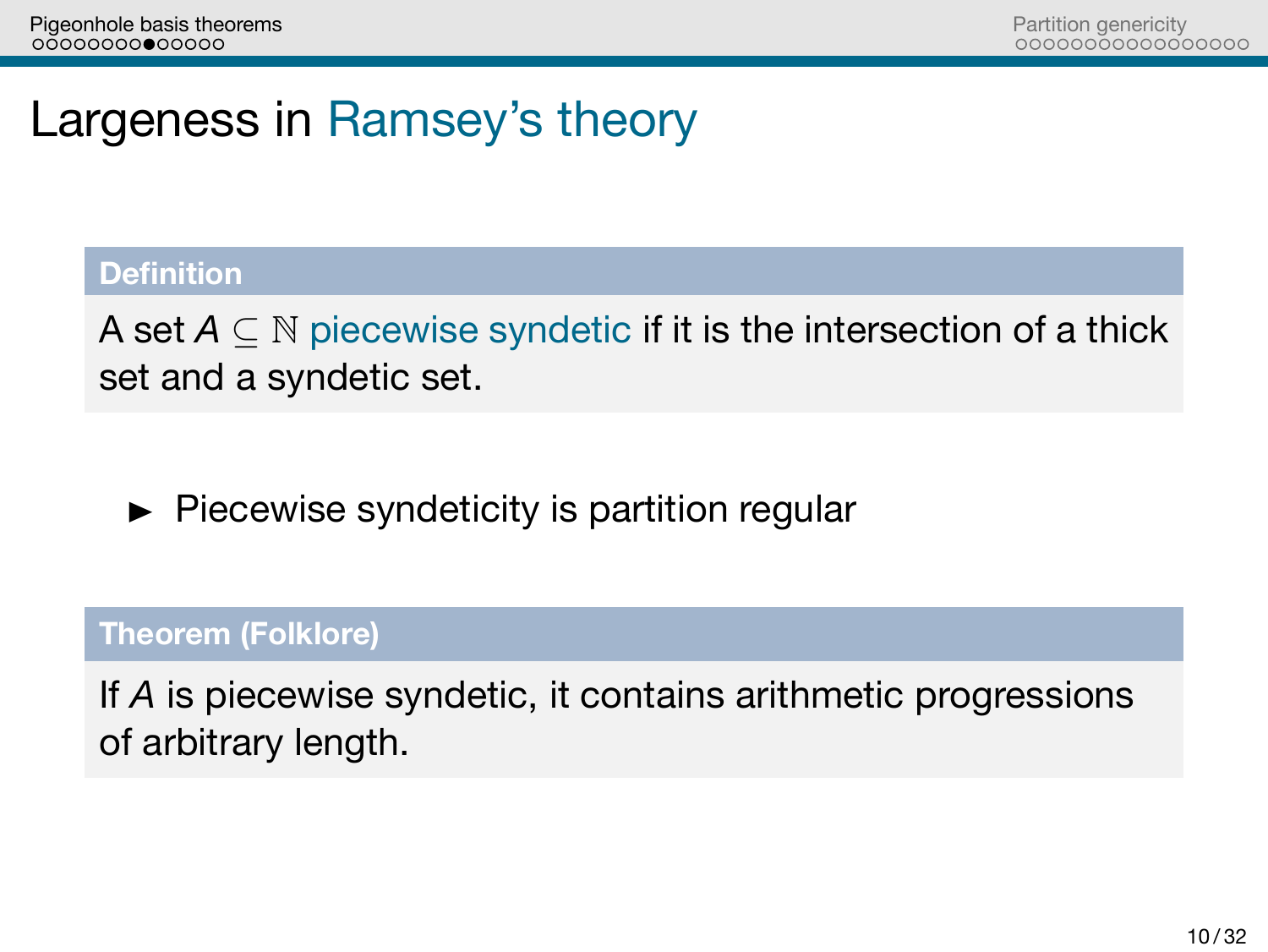Partition genericity<br>00000000000000000

Largeness in Computability Theory

Goal: find a notion of largeness  $\mathcal{P} \subseteq 2^{\mathbb{N}}$  which is partition regular and which prove classical pigeonhole basis theorems in computability theory.

- $\blacktriangleright$  closed under superset
- **De closed under partitionning**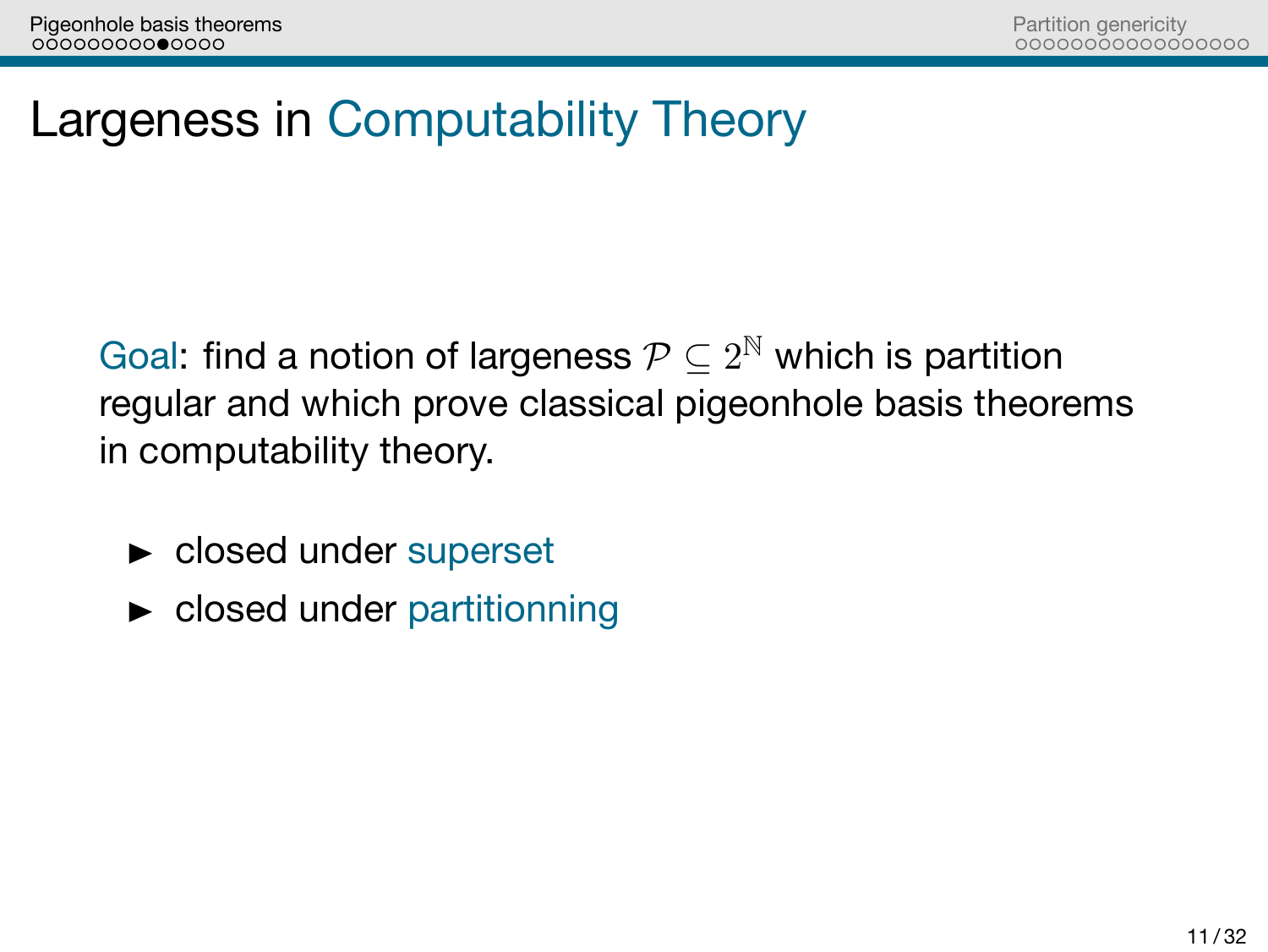Partition genericity<br>00000000000000000

Typicality and basis theorems

Two notions of typicality: genericity and randomness.

**Theorem (Folklore)**

If *C ̸≤<sup>T</sup> ∅* and *G* is sufficiently generic, then *C ̸≤<sup>T</sup> G*.

**Theorem (Sacks)**

If *C ̸≤<sup>T</sup> ∅* and *Z* is sufficiently random, then *C ̸≤<sup>T</sup> Z*.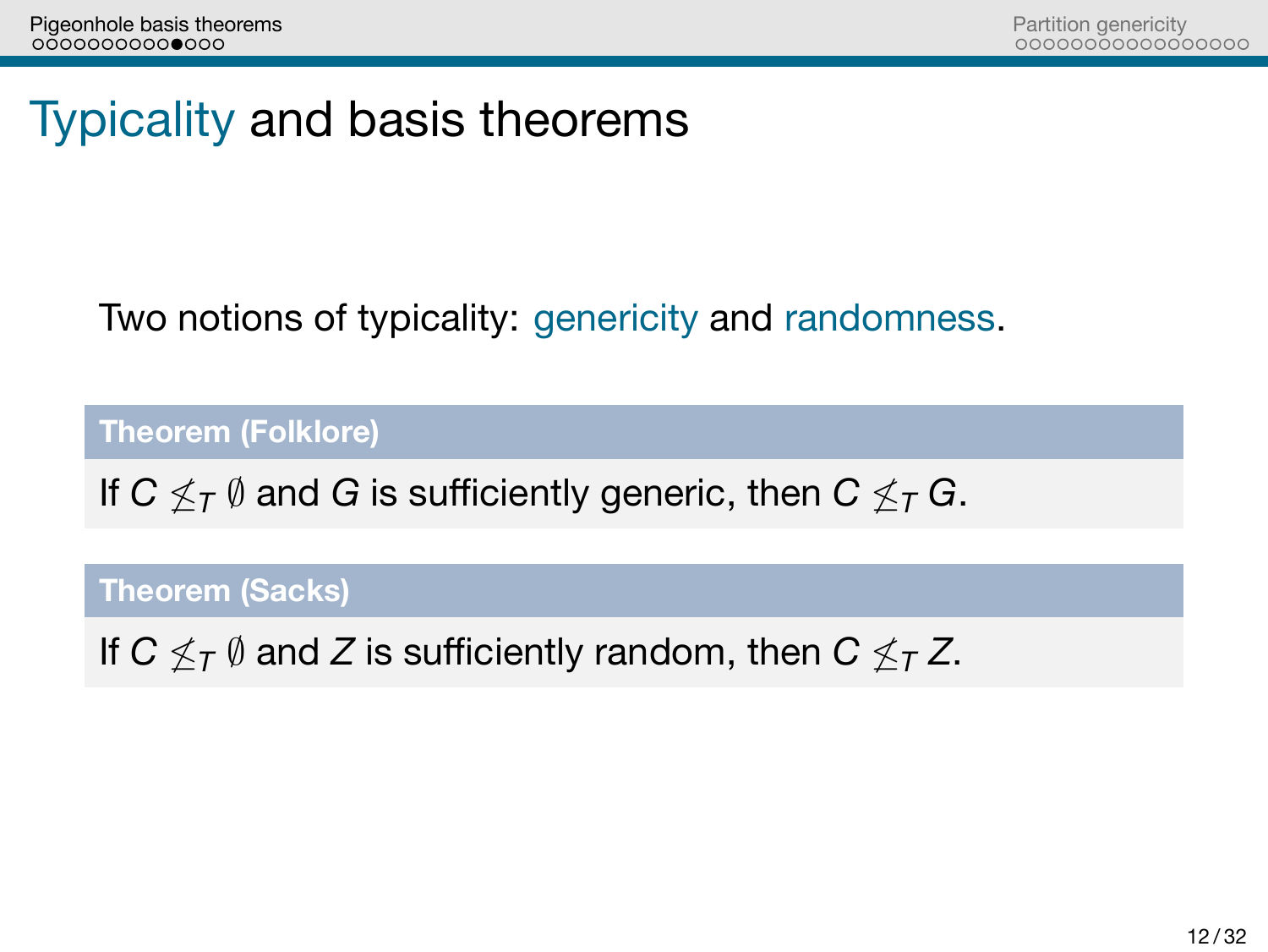Partition genericity<br>00000000000000000

Typicality and basis theorems

Two notions of typicality: genericity and randomness.

**Theorem (Demuth and Kučera)**

No sufficiently generic set is of PA degree.

**Theorem (Kučera)**

No sufficiently random set is of PA degree.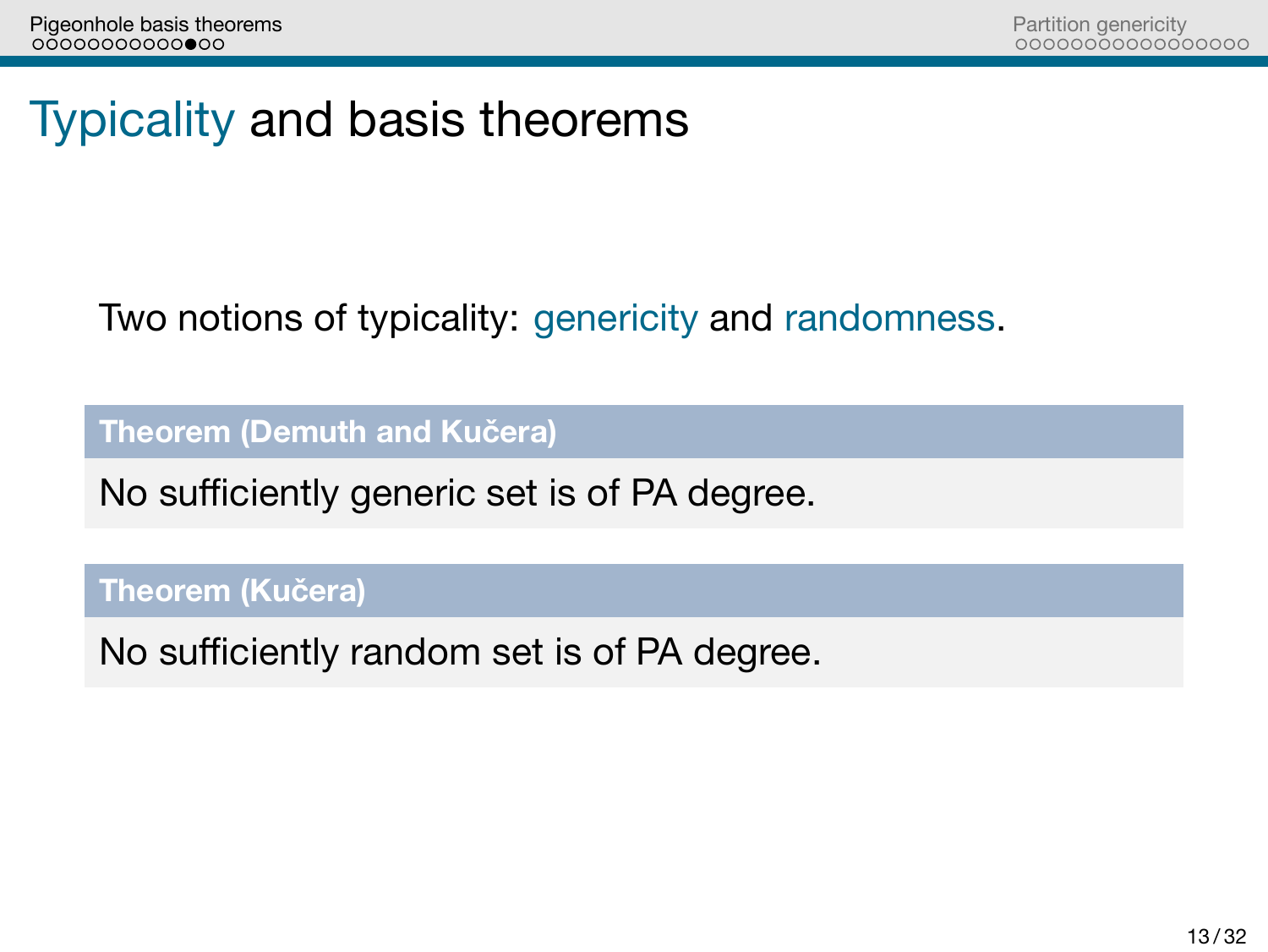Partition genericity<br>00000000000000000

Typicality and basis theorems

Two notions of typicality: genericity and randomness.

**Theorem (Demuth and Kučera)**

No sufficiently generic set is of random degree.

**Theorem (Kjos-Hanssen and Liu)**

Every sufficiently random set has an infinite subset of non-random degree.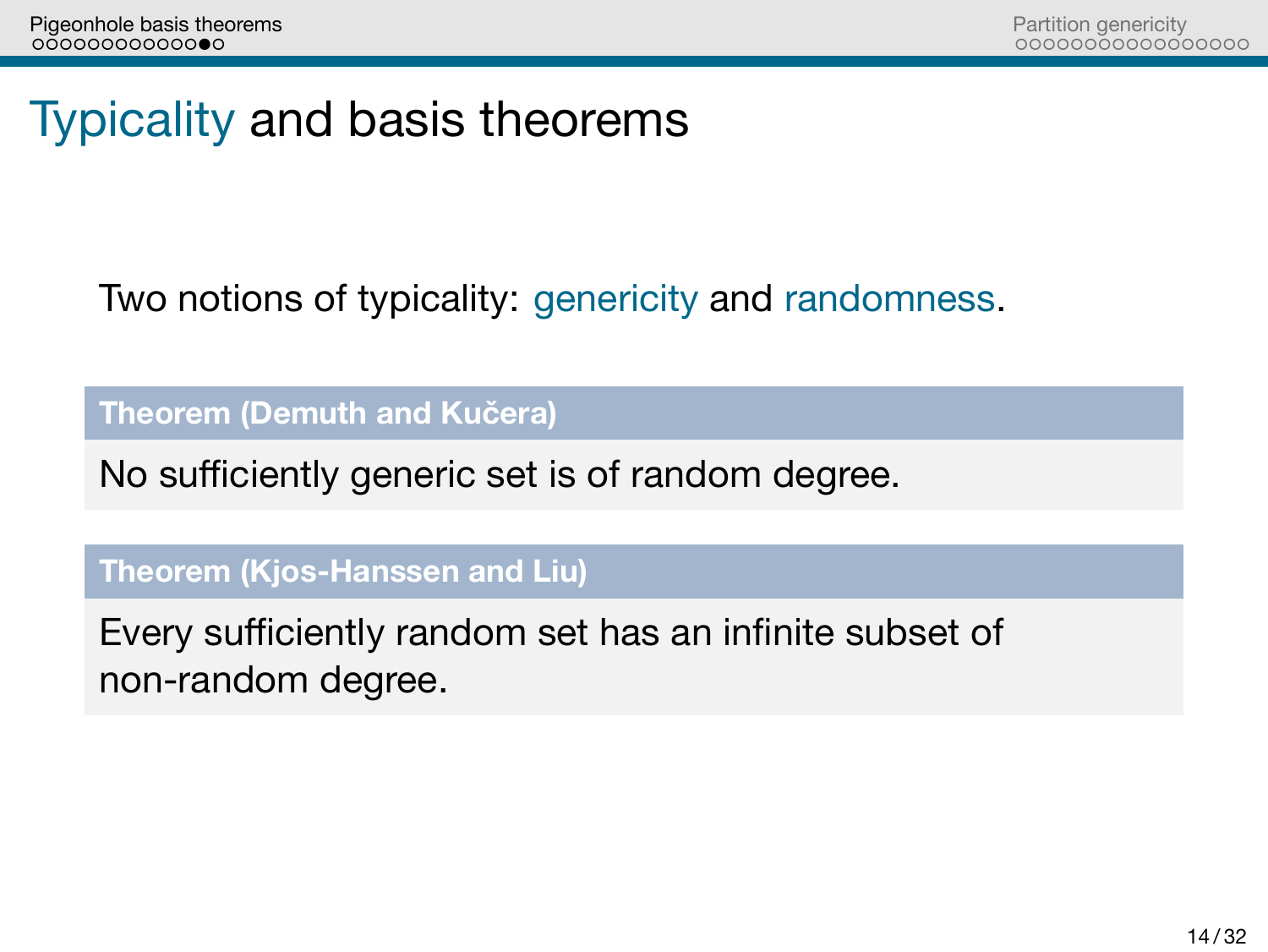Partition genericity<br>00000000000000000

Largeness in Computability Theory

Goal: find a notion of largeness  $\mathcal{P} \subseteq 2^\mathbb{N}$  which is partition regular and which prove classical pigeonhole basis theorems in computability theory.

- $\blacktriangleright$  closed under superset
- **Exercise Closed under partitionning**
- $\blacktriangleright$  such that typical sets are large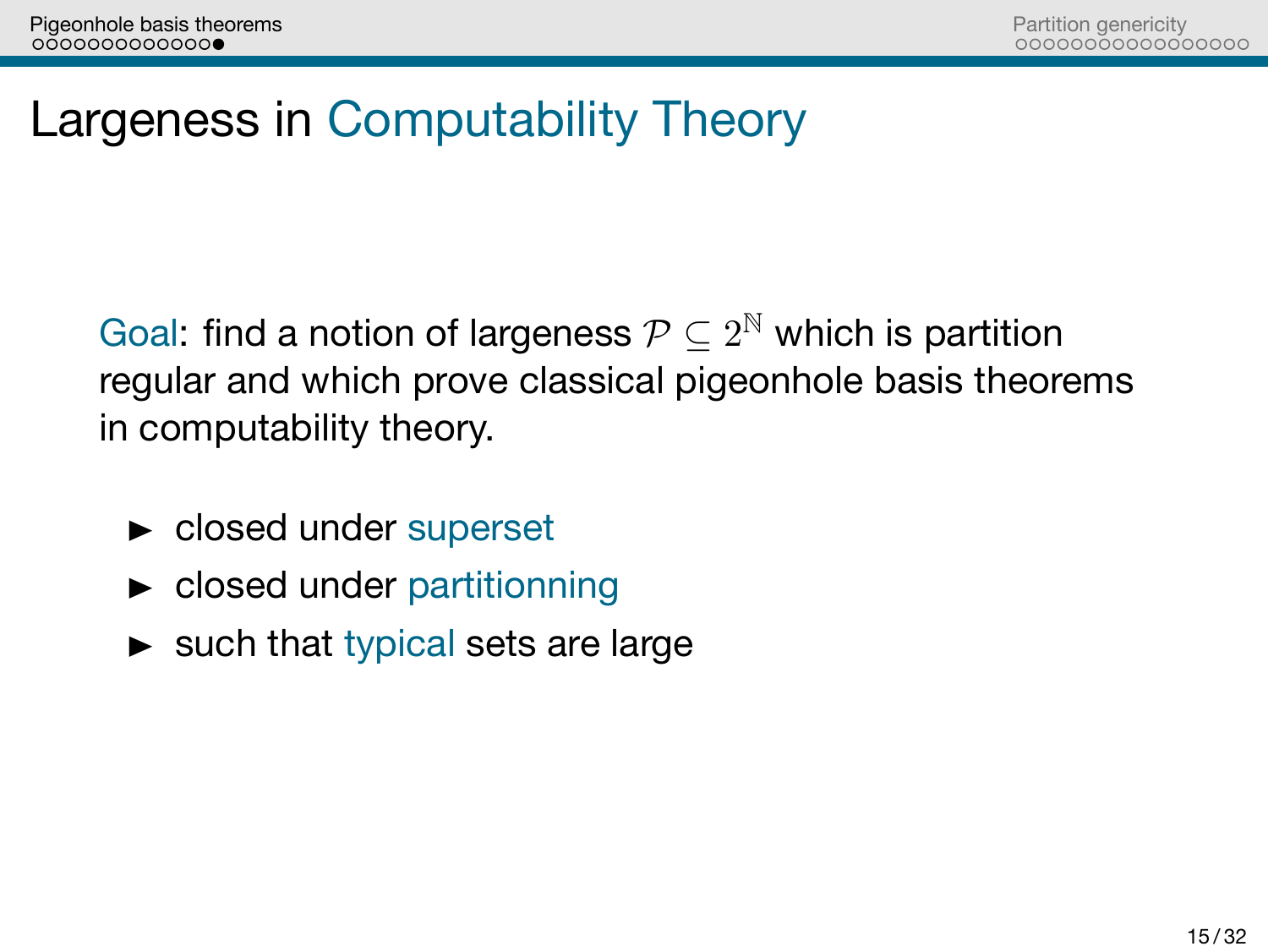Partition genericity<br>• 0000000000000000

Partition genericity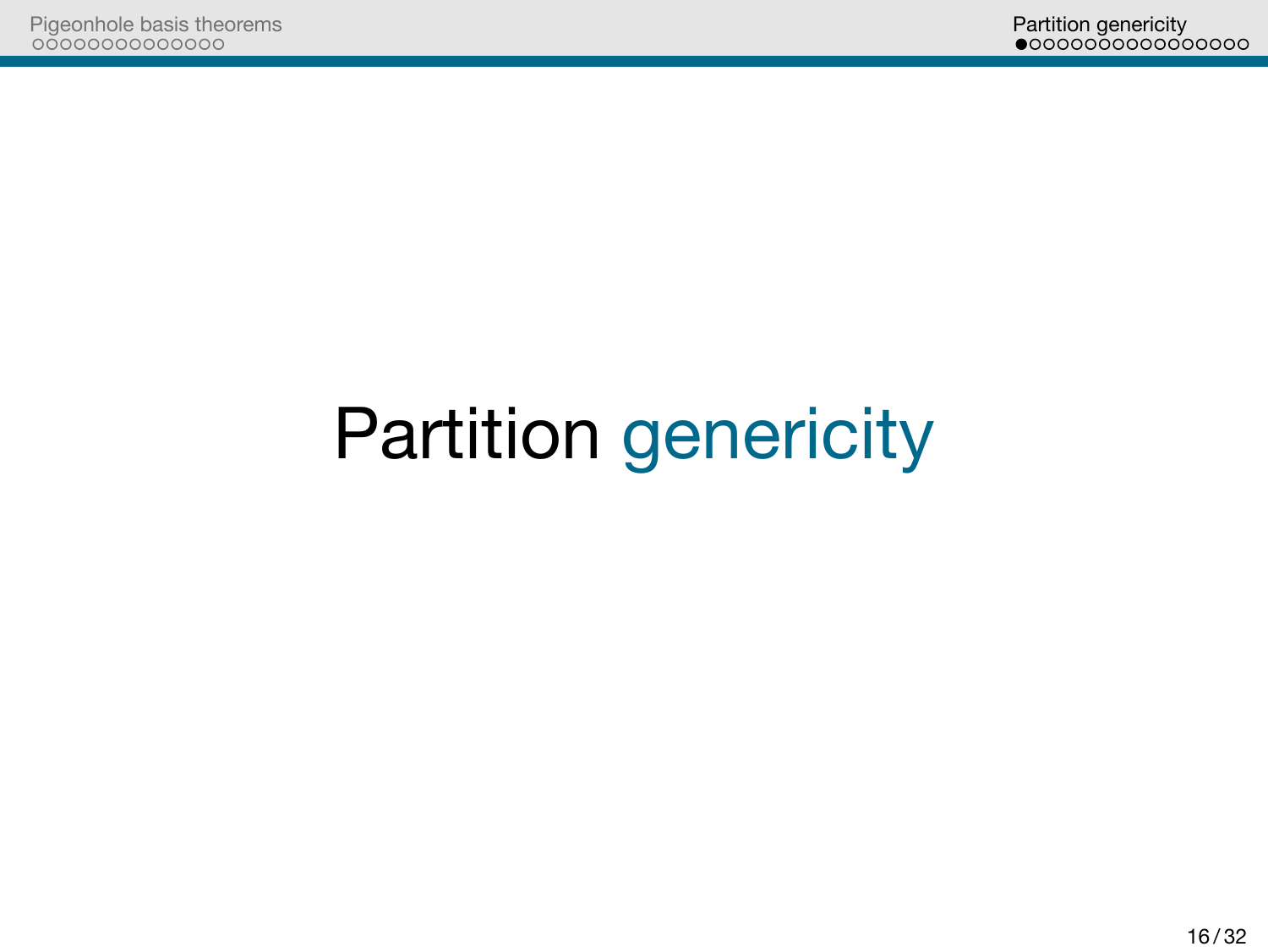Partition genericity<br>0000000000000000

Partition genericity : idea

**Definition (Monin, P.)**

A set *A ⊆* N is sufficiently partition generic if it belongs to sufficiently many partition regular classes.

As for randomness and genericity, we can define levels of partition genericity by asking to intersect all partition regular classes of some complexity.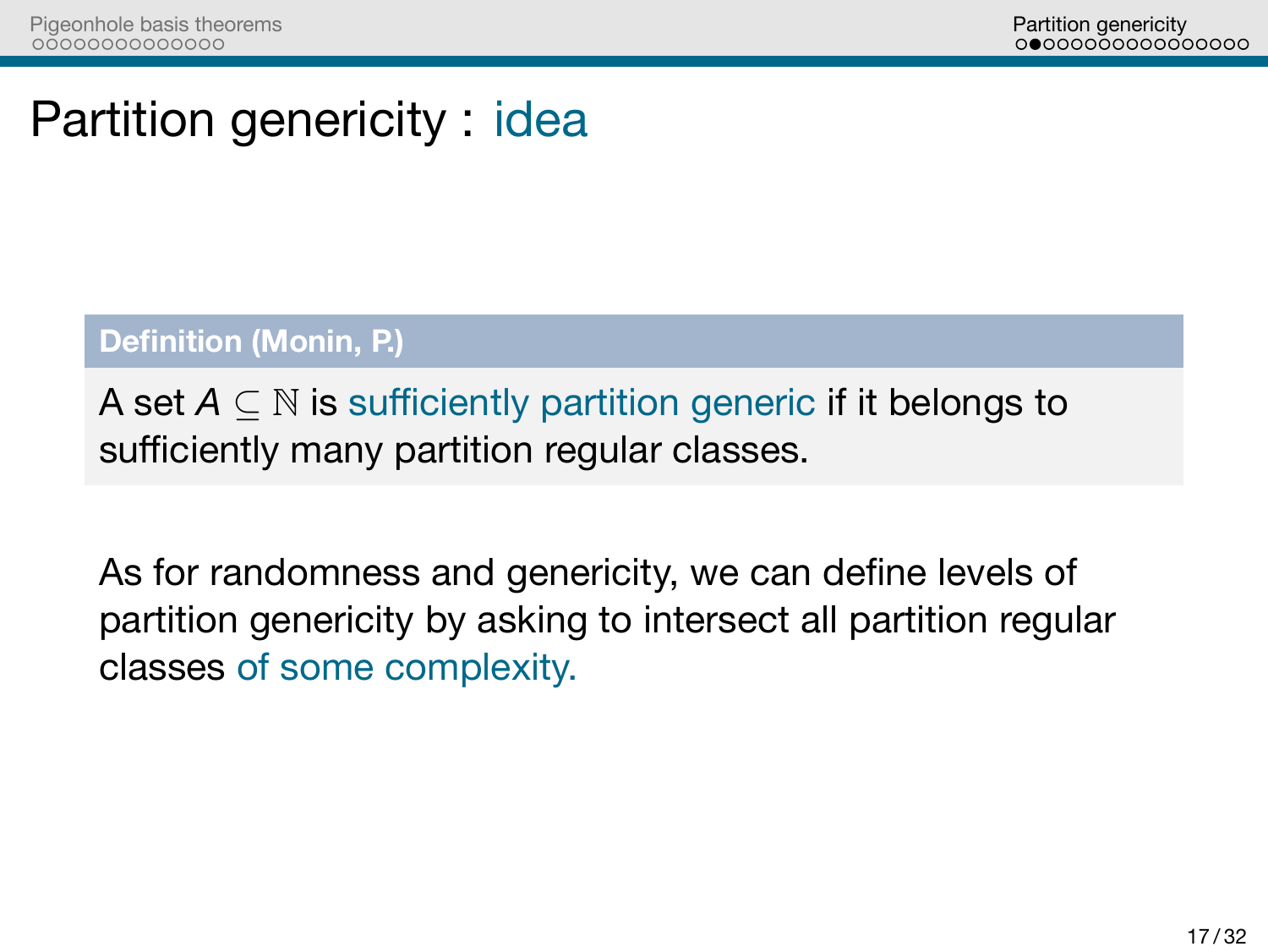Partition genericity<br>0000000000000000

Partition genericity : intuition

- Every property on sets defines a class
- $\blacktriangleright$  Partition regular classes play the role of dense sets
- $\blacktriangleright$  Partition generic sets satisfy all properties that can be satisfied at any time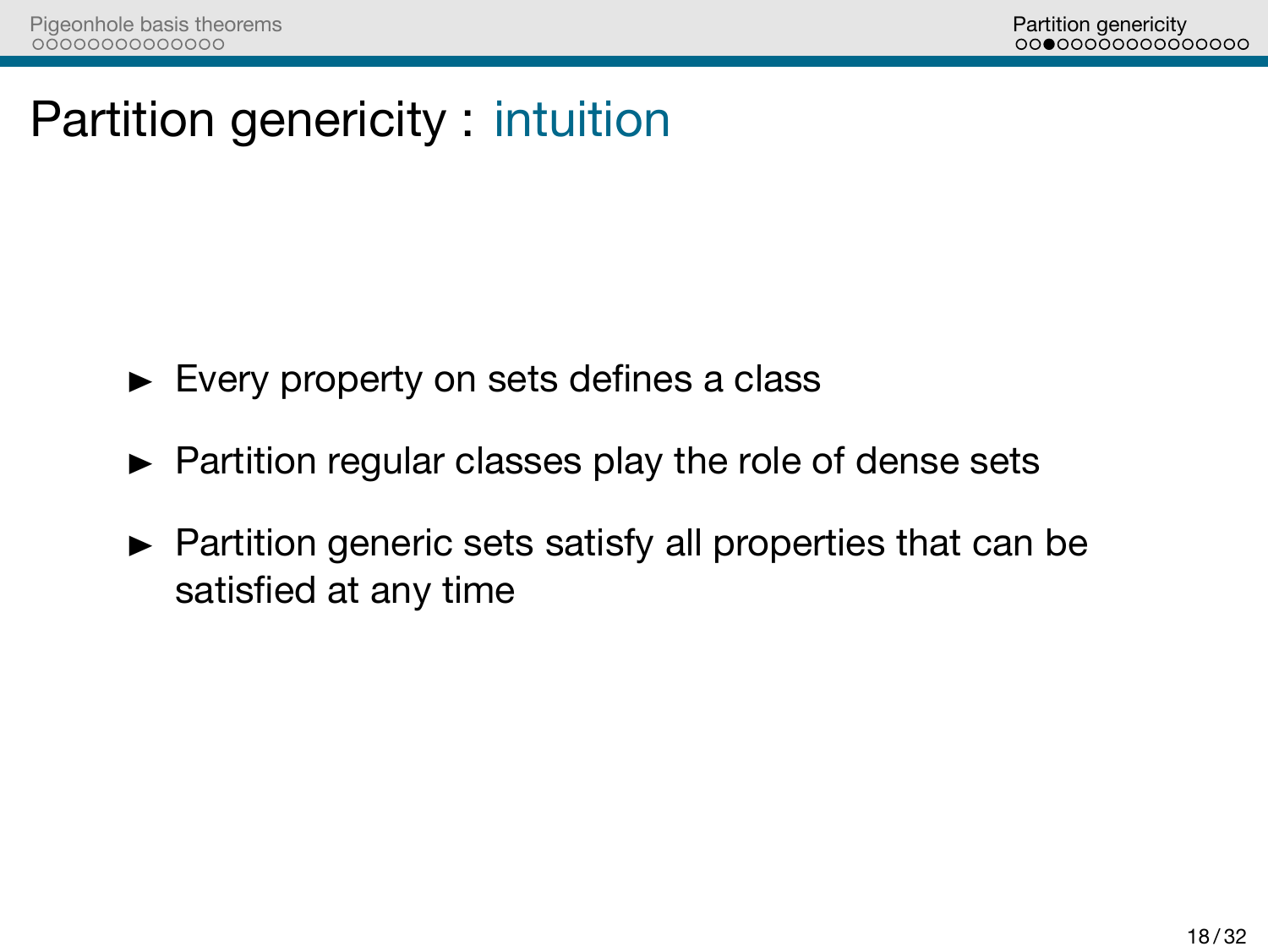Partition genericity<br>0000000000000000

# Partition regularity

### **Definition**

A partition regular class is principal if it is of the form  ${X \in 2^{\mathbb{N}} : n \in X}$  for some  $n \in \mathbb{N}$ .

### **Definition**

A partition regular class is non-trivial if it contains only infinite sets.

A partition regular class is non-trivial iff it does not contain any principal partition regular sublcass.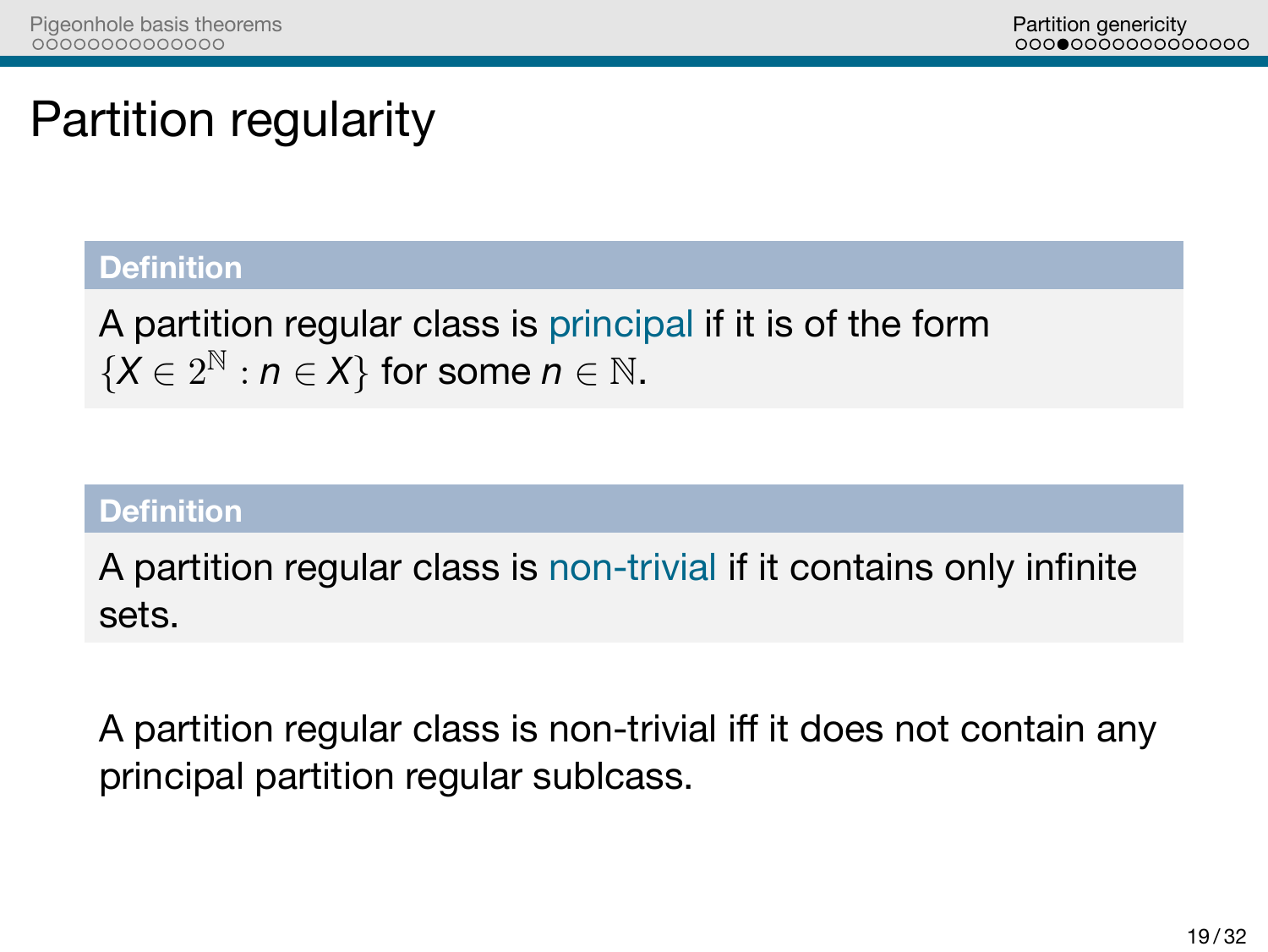Partition genericity<br>0000000000000000

# $\Sigma^0_2$  partition regular classes

### **Lemma (Monin, P.)**

The  $\mathbb{Z}_2^0$  partition regular classes are trivial.

Fix  $\mathcal P$  a  $\Sigma^{0,\mathcal Z}_2$  $_2^{0,2}$  trivial partition regular class

- If a  $\Sigma_1^{0,Z}$  $1^{0,2}$  class contains all the finite sets, then it contains all the *Z*-hyperimmune sets (Mileti)
- $\blacktriangleright$  Thus  $P$  contains no Z-hyperimmune set
- ► Let *X* be a bi-*Z*-hyperimmune set
- $\blacktriangleright$  Neither *X* nor  $\overline{X}$  belongs to  $\mathcal{P}$ .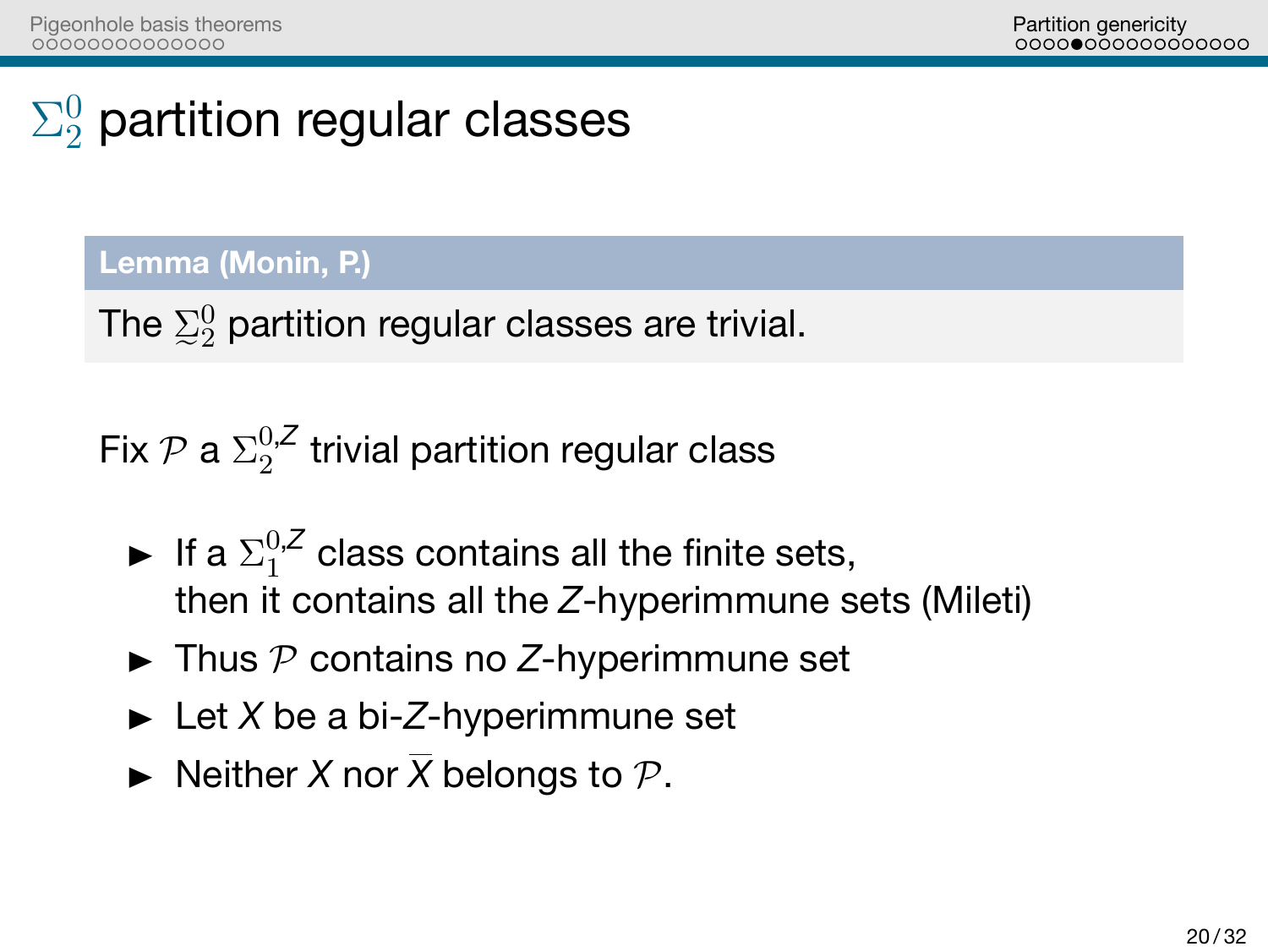Partition genericity<br>000000000000000

 $\Pi^0_2$  partition regular classes

**Lemma**

For every infinite set *X*, the following class is partition regular

 $\mathcal{L}_\mathsf{X} = \{ \mathsf{Y} \in 2^\mathbb{N} : |\mathsf{X} \cap \mathsf{Y}| = \infty \}$ 

In particular,  $\mathcal{L}_\mathbb{N}$  is a non-trivial  $\Pi^0_2$  partition regular class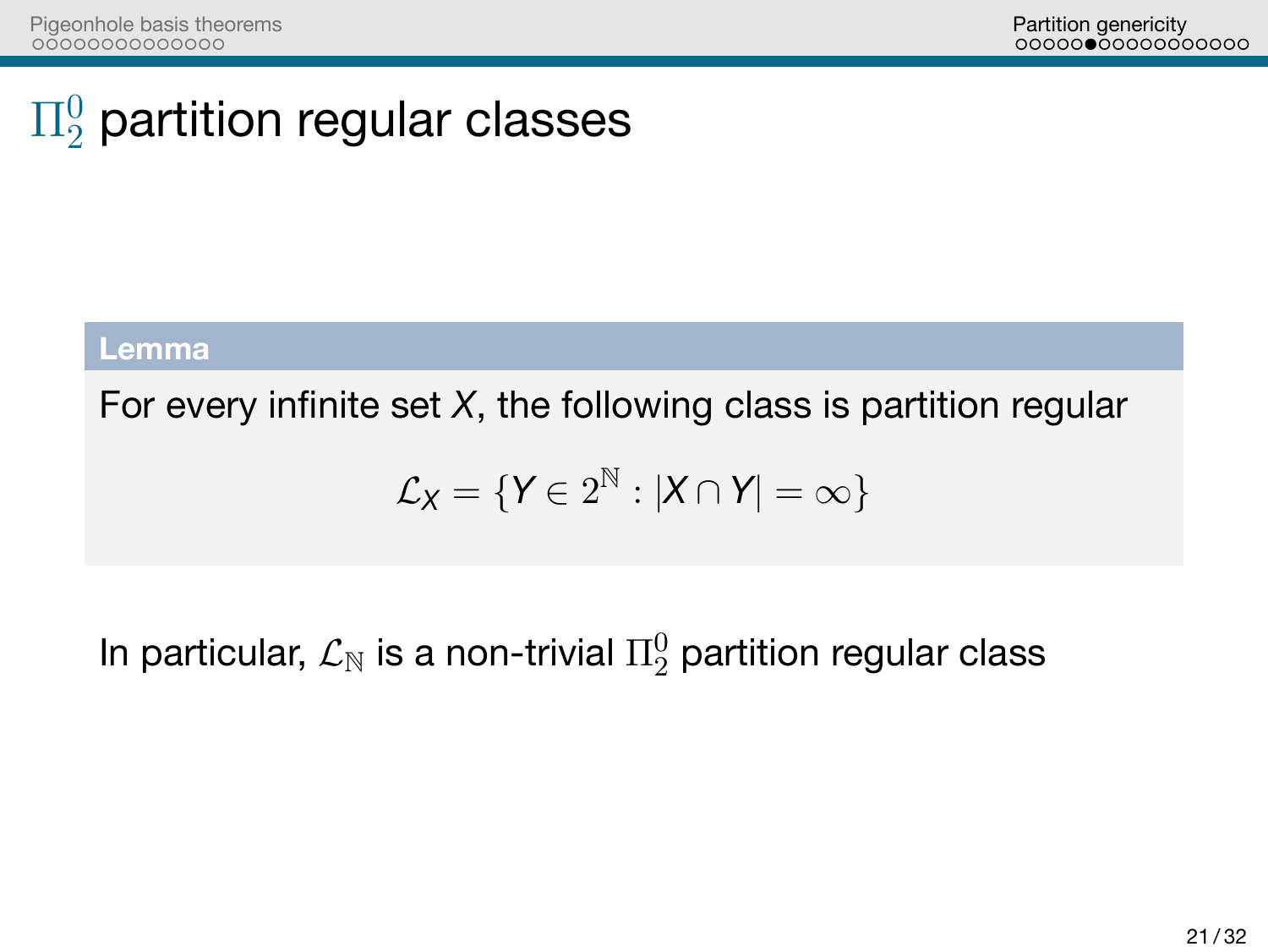Partition genericity<br>000000●0000000000

# $\Pi^0_2$  partition regular classes

**Lemma**

If  $\mathcal{P} \subseteq 2^\mathbb{N}$  contains a partition regular class, the following class is its largest partition regular subclass

*L*(*P*) = *{X* : *∀k ∀Z*<sup>0</sup> *∪ · · · ∪ Zk−*<sup>1</sup> *⊇ X ∃i < k Z<sup>i</sup> ∈ P}*

Moreover, if  $\mathcal P$  is  $\Pi^0_2$ , so is  $\mathcal L(\mathcal P).$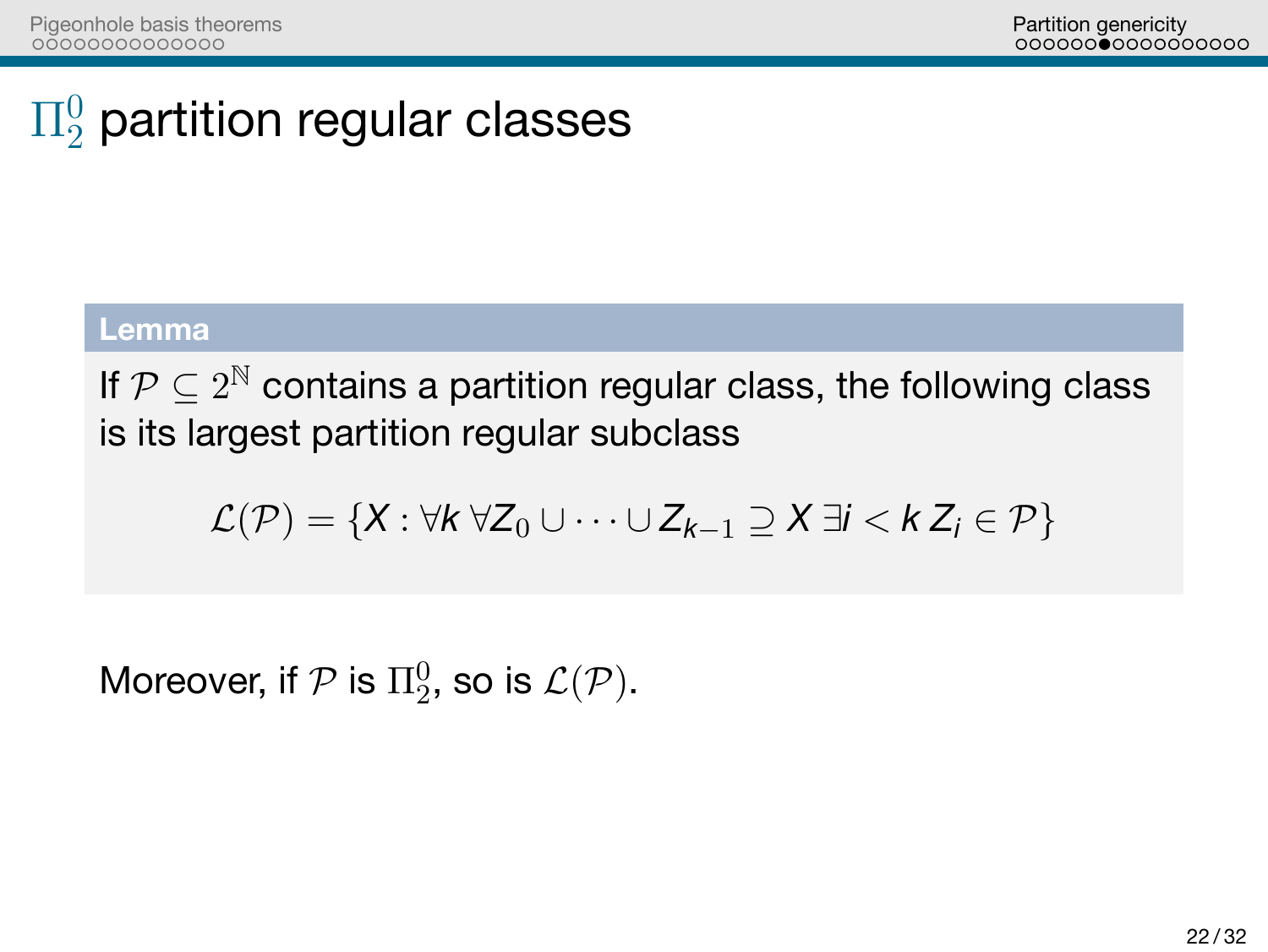Partition genericity<br>0000000000000000

# Partition genericity

**Definition (Monin, P.)**

A set *A ⊆* N is partition generic if it belongs to every non-trivial  $\Pi^0_2$  partition regular classes.

- $\blacktriangleright$  N is partition generic
- $\blacktriangleright$  Closed under finite changes
- Closed under supersets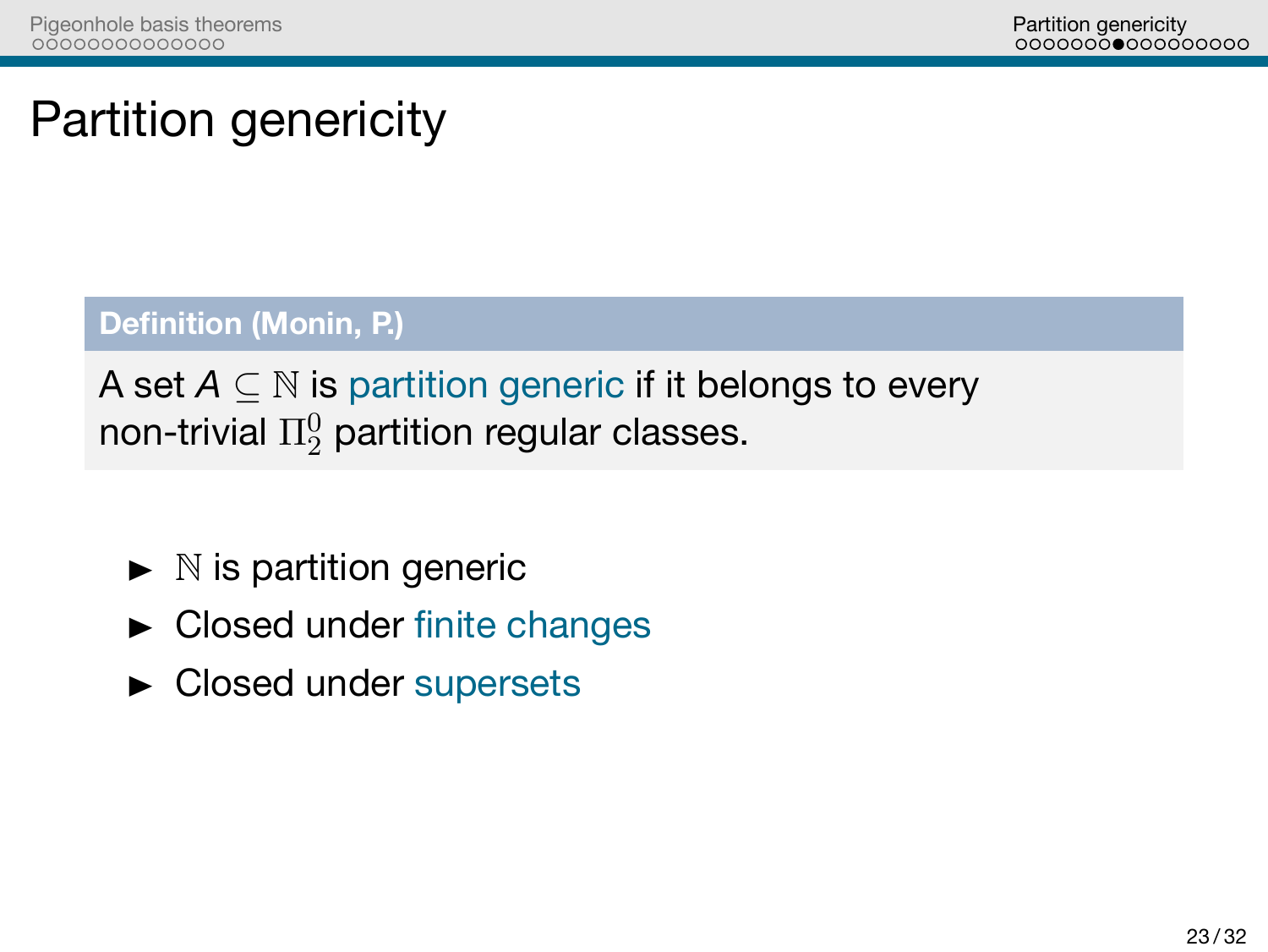Partition genericity<br>00000000000000000

Computable partition generic sets

**Lemma (Monin, P.)**

The computable partition generic sets are the co-finite sets

- $\blacktriangleright$  Suppose *X* is co-infinite and computable
- $\blacktriangleright$  The class  $\mathcal{L}_{\overline{X}}$  is  $\Pi^0_2$ , non-trivial and partition regular
- *<sup>X</sup> ̸∈ L<sup>X</sup>*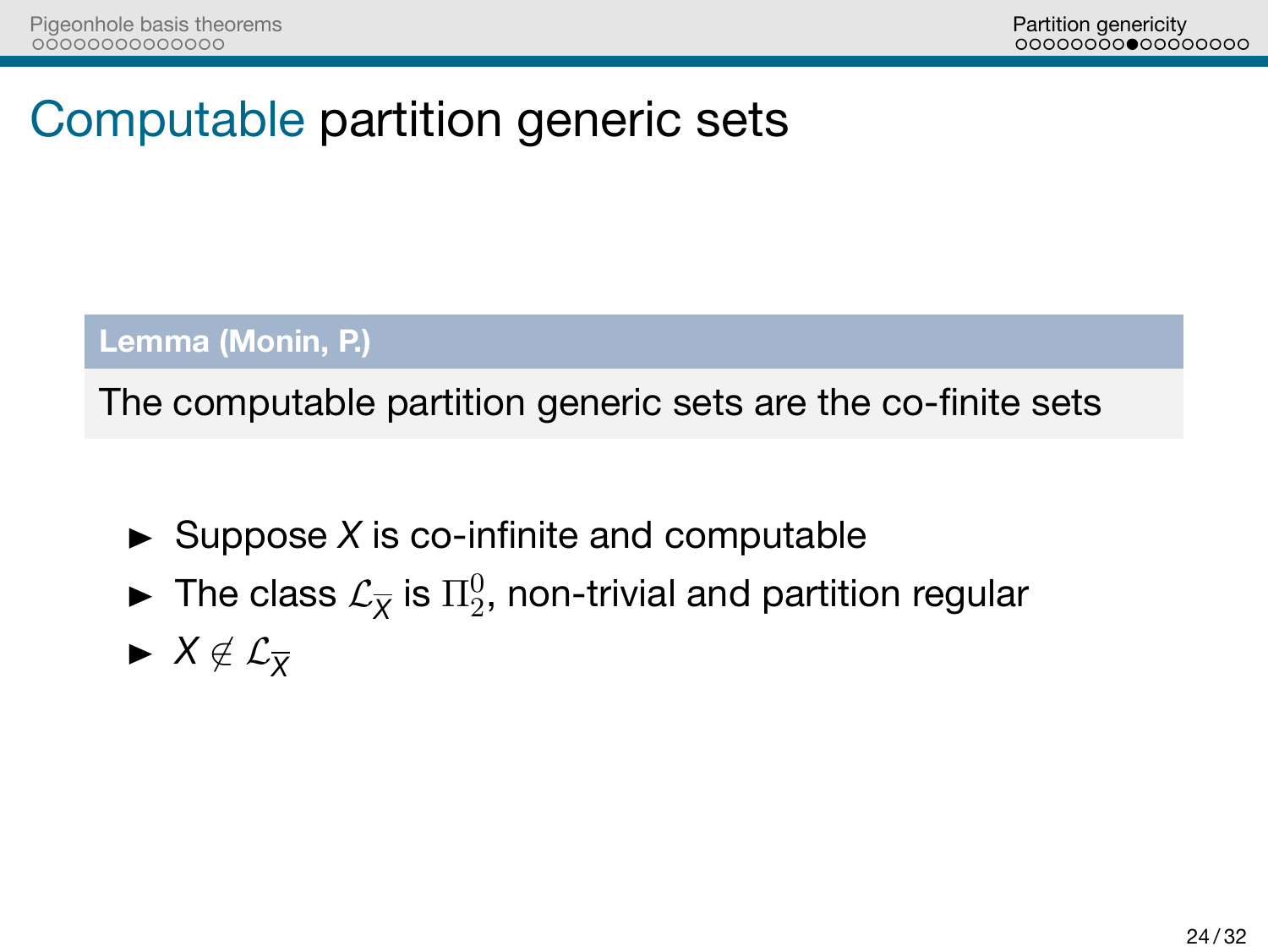Partition genericity<br>00000000000000000

# Partition genericity and typicality

**Lemma (Monin and P.)**

Let  $\mathcal L$  be a non-trivial mesurable partition regular class. Then *L* has measure 1.

A real is Kurtz random if it belongs to every  $\Sigma^0_1$  class of measure 1

**Corrolary**

Every Kurtz random is partition generic.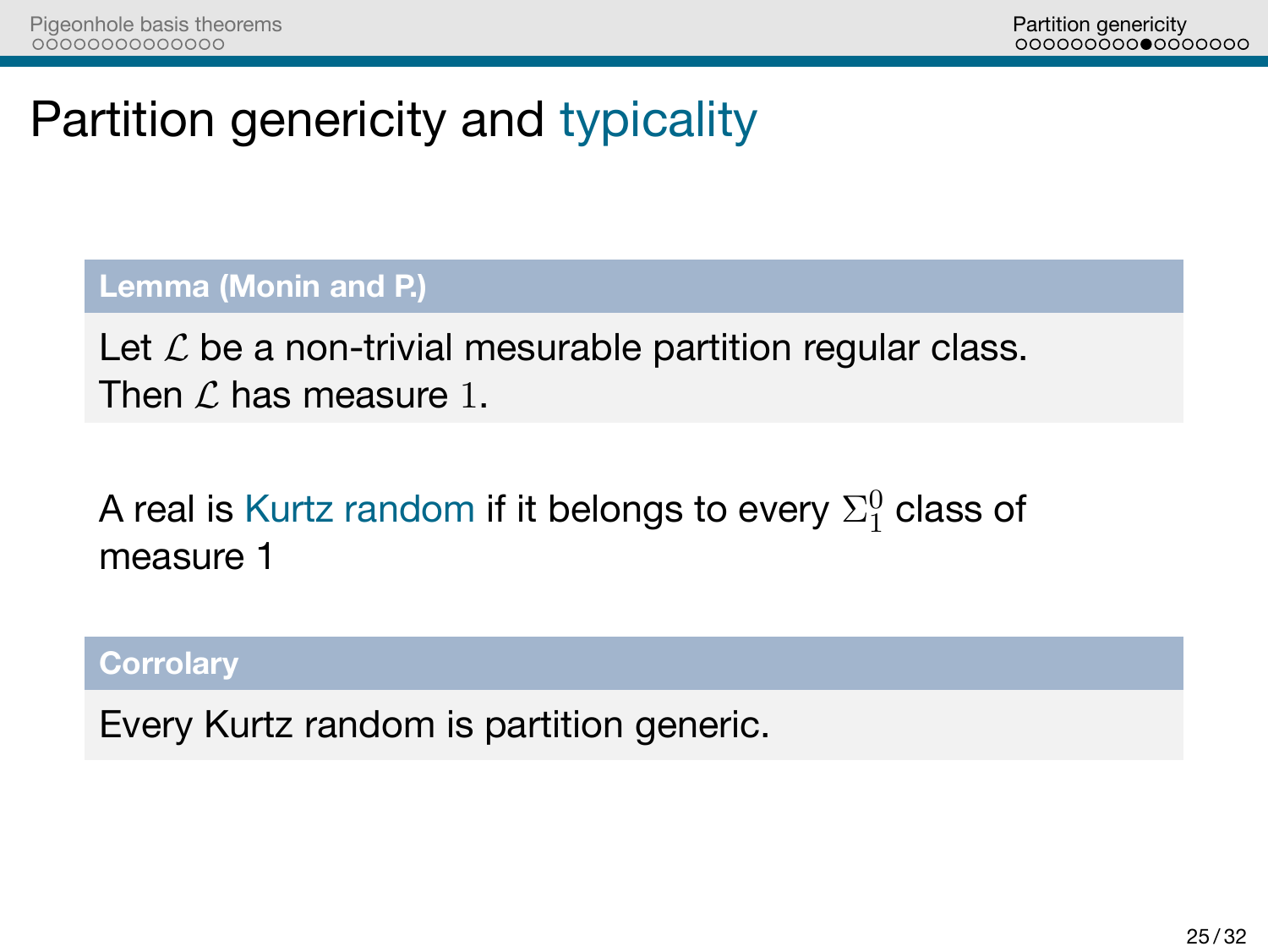Partition genericity<br>00000000000000000

Partition genericity and typicality

A set *A ⊆* N is co-hyperimmune if for every c.e. array  $(F_{f(n)}: n \in \mathbb{N})$ , then  $F_{f(n)} \subseteq A$  for some *n*.

**Lemma (Monin and P.)**

Every co-hyperimmune set is partition generic.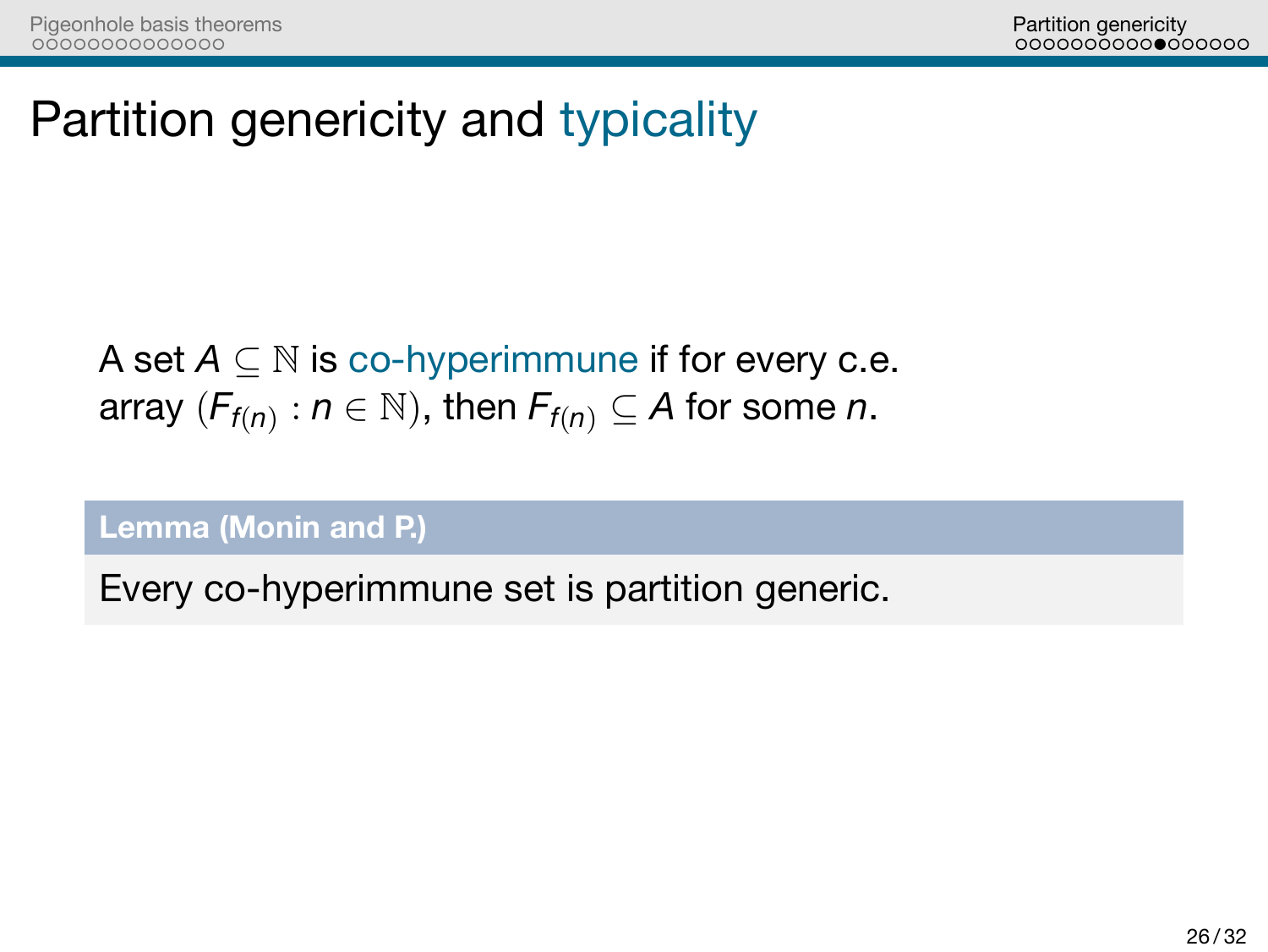Partition genericity<br>00000000000000000

## Pigeonhole basis theorems

### **Theorem (Monin and P.)**

Suppose *C*  $\nleq$  *T*  $\emptyset$  and *A* is partition generic. Then there is an infinite subset  $H \subseteq A$  such that  $C \nleq_T H$ .

#### **Theorem (Monin and P.)**

Suppose *A* is partition generic. Then there is an infinite subset *H ⊆ A* of non-PA degree.

#### **Theorem (Monin and P.)**

Suppose *A* is partition generic. Then there is an infinite subset *H ⊆ A* of non-random degree.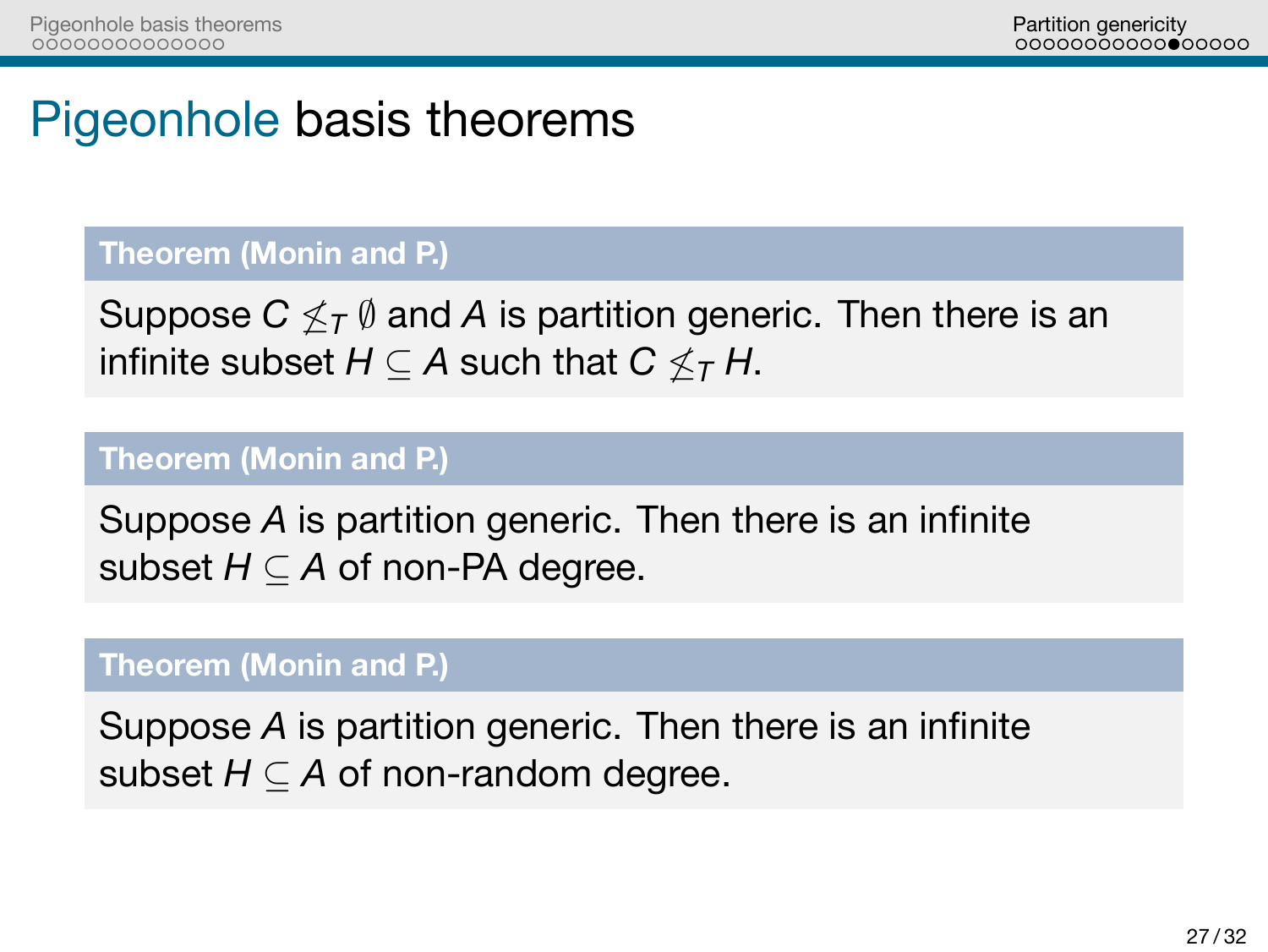Partition genericity<br>00000000000000000

# Pigeonhole basis theorems

**Theorem (Monin and P.)**

Suppose  $C \not\in \Sigma^0_1$  and A is partition generic relative to  $C$ . Then there is an infinite subset  $H \subseteq A$  such that  $C \not\in \Sigma^{0,H}_1$  $_{1}^{0,H}$ .

**Theorem (Monin and P.)**

Suppose *f* is hyperimmune and *A* is partition generic relative to *f*. Then there is an infinite subset  $H \subseteq A$  such that *f* is *H*-hyperimmune.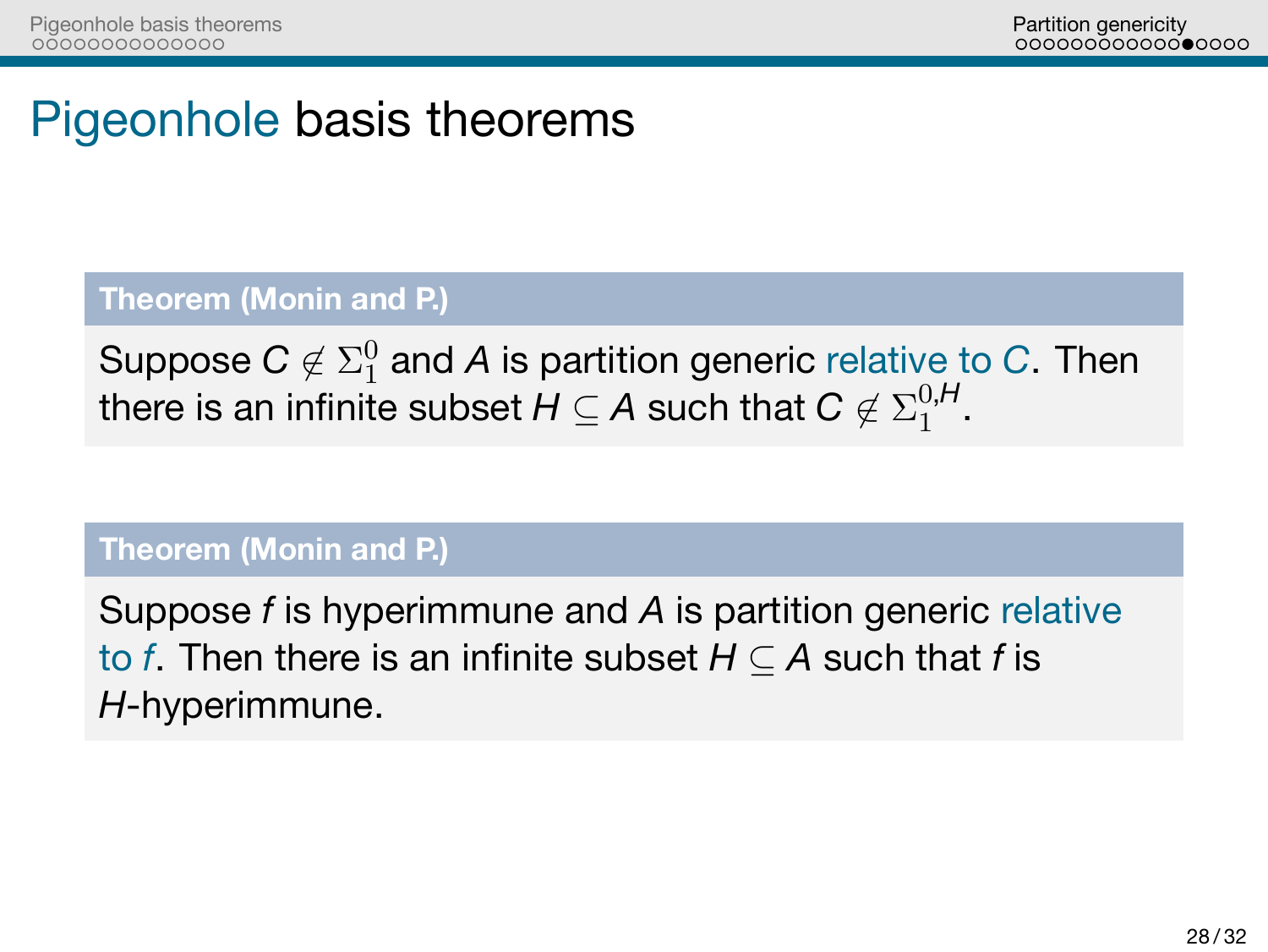Partition genericity<br>000000000000000000

# Largeness in Computability Theory

Goal: find a notion of largeness  $\mathcal{P} \subseteq 2^\mathbb{N}$  which is partition regular and which prove classical pigeonhole basis theorems in computability theory.

- ► closed under superset  $\checkmark$
- $\blacktriangleright$  closed under partitionning  $X$
- ► such that typical sets are large  $\checkmark$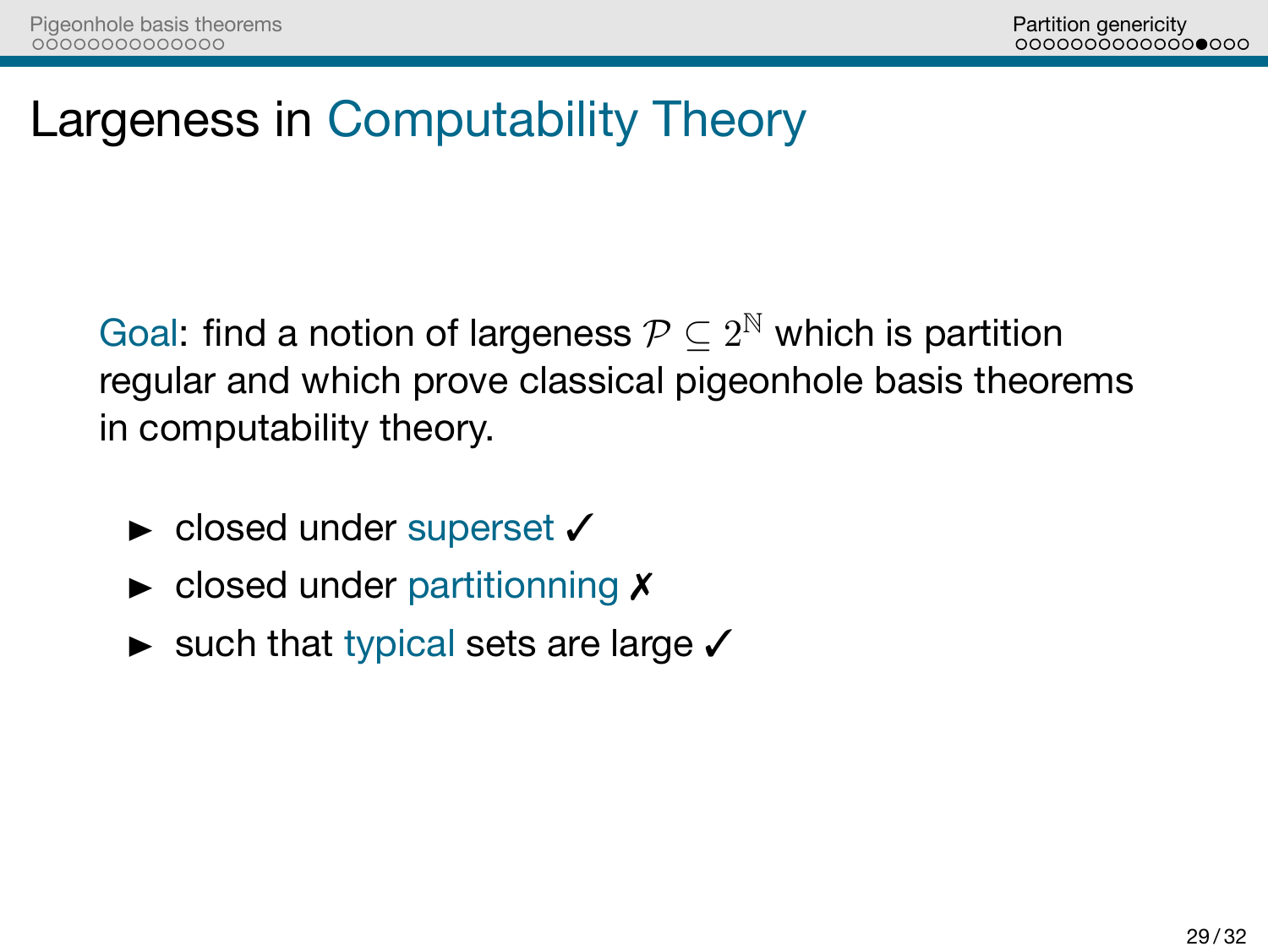Partition genericity<br>000000000000000000

## Local partition genericity

### **Definition (Monin, P.)**

A set  $\mathcal{A} \subseteq \mathbb{N}$  is locally partition generic if there is a non-trivial  $\Pi^0_2$ partition regular class  ${\cal L}$  such that  $A$  belongs to every  $\Pi_2^0$ partition regular subclass of *L*.

- ► closed under superset  $\checkmark$
- ► closed under partitionning √
- ► such that typical sets are large  $\checkmark$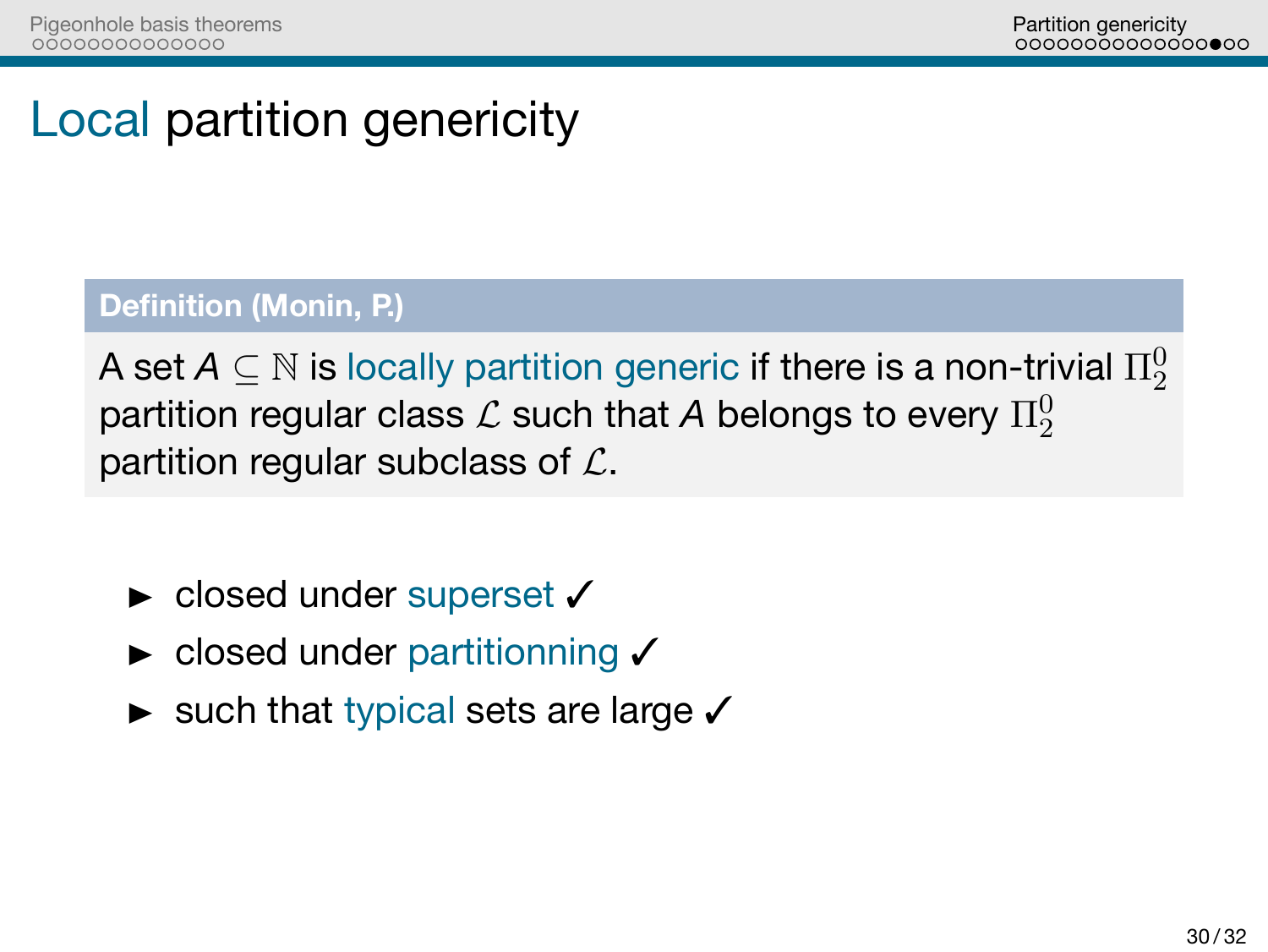Partition genericity<br>0000000000000000

Lowness for partition genericity

A set *X* is low for partition genericity if every set which is partition generic is partition *X*-generic.

A set X is low for partition regularity if every non-trivial  $\Pi^{0, X}_2$ 2 partition regular class admits a  $\Pi^0_2$  partition regular subclass.

**Lemma (Monin, P.)**

A set is low for partition genericiy iff it is low for partition regularity iff it is computable.